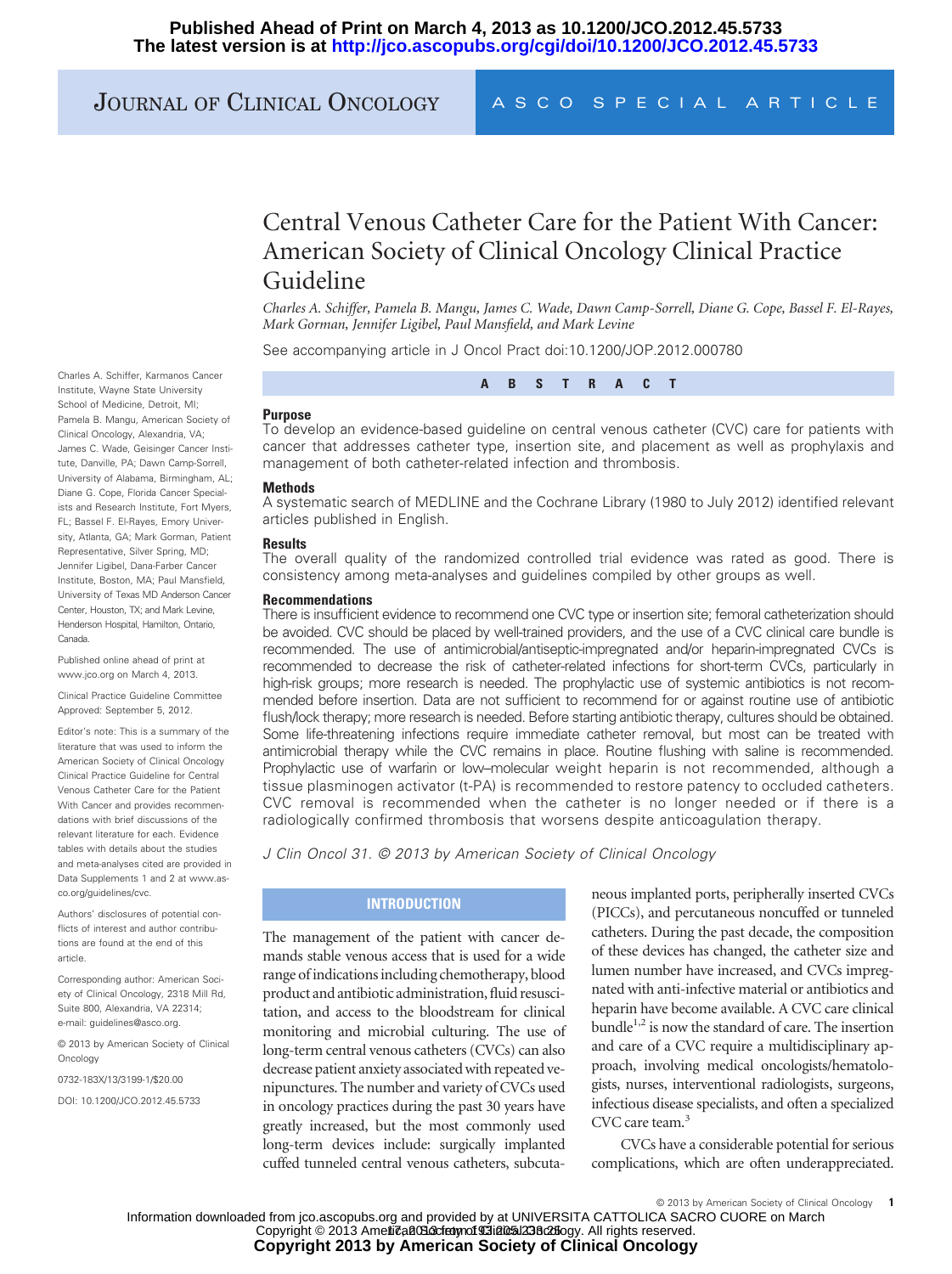Early complications related to CVC placement include bleeding, cardiac arrhythmia, malposition, air embolism, and pneumothorax and, rarely, injury to vessels or nerves. Late complications include infection, thrombosis, and catheter malfunction. Patients with cancer with implantable port systems were found to experience a median of 0.2 infections per 1,000 catheter-days (range, 0 to 2.7 per 1,000 catheter-days)<sup>4</sup> versus a risk that ranges from 1.4 to 2.2 infections per 1,000 catheter-days for subcutaneous tunneled CVCs.<sup>5,6</sup> Some infections can be life threatening and require immediate catheter removal, whereas others can be treated while the catheter remains in place. The incidence of CVC-associated thrombi in patients with cancer varies in different series, from 27% to 66%, when routine screening with venography is performed. Most patients with CVC thrombi are asymptomatic.<sup>7</sup> Reported rates of symptomatic thrombi also vary widely, from 0.3% to 28%.<sup>7-10</sup> Infection or thrombosis of a CVC can be an indication for removal, which can result in prolonged and costly hospitalizations and significant delays in treatment. The purpose of this guideline is to assist in care and decision making for patients with cancer who often have long-term CVCs and to identify areas of controversy, promoting future research and clinical trials. This is a new American Society of Clinical Oncology (ASCO) guideline focused on CVC care for patients with cancer.

# **GUIDELINE QUESTIONS**

# *Clinical Question 1*

In patients with cancer, does catheter type, insertion site, or placement technique affect complication rates?

# **THE BOTTOM LINE**

# **American Society of Clinical Oncology Clinical Practice Guideline for Central Venous Catheter Care for the Patient With Cancer**

#### *Intervention*

● Placement of a central venous catheter (CVC) in adult and pediatric patients with cancer and the subsequent prevention and management of catheter-related infections and thromboses

### *Target Audience*

● Medical oncologists/hematologists, nurses, interventional radiologists, surgeons, infectious disease specialists, and specialized CVC care teams

# *Key Recommendations*

- There is insufficient evidence to recommend a specific type of CVC or insertion site, but femoral vein insertion should be avoided, except in certain emergency situations
- CVCs should be placed by well-trained health care providers
- Use of a CVC clinical care bundle is recommended
- Use of antimicrobial/antiseptic-coated CVCs and/or heparin-impregnated CVCs has been shown to be beneficial, but the benefits and costs must be carefully considered before they can be routinely used
- Prophylactic use of systemic antibiotics is not recommended before CVC insertion
- Cultures of blood from the CVC and/or tissue at the entrance-exit sites should be obtained before initiation of antibiotic therapy; most clinically apparent exit- or entrance-site infections as well as bloodstream infections can be managed with appropriate microbial therapy, so CVC removal may not be necessary; antimicrobial agents should be optimized once the pathogens are identified; catheter removal should be considered if the infection is caused by an apparent tunnel or port-site infection, fungi, or nontuberculous mycobacteria or if there is persistent bacteremia after 48 to 72 hours of appropriate antimicrobial treatment
- Routine flushing with saline is recommended
- Prophylactic warfarin and low–molecular weight heparin have not been shown to decrease CVC-related thrombosis, so routine use is not recommended
- Tissue plasminogen activator (t-PA) is recommended to restore patency in a nonfunctioning CVC; CVC removal is recommended when the catheter is no longer needed, if there is a radiologically confirmed thrombosis that does not respond to anticoagulation therapy, or if fibrinolytic or anticoagulation therapy is contraindicated

# *Methods*

● Systematic review and analysis of the medical literature on CVC care for patients with cancer by ASCO CVC Care Expert Panel

# *Additional Information*

● Data Supplements, including evidence tables, and clinical tools and resources can be found at<http://www.asco.org/guidelines/cvc>

**<sup>2</sup>** © 2013 by American Society of Clinical Oncology **JOURNAL OF CLINICAL ONCOLOGY** JOURNAL OF CLINICAL ONCOLOGY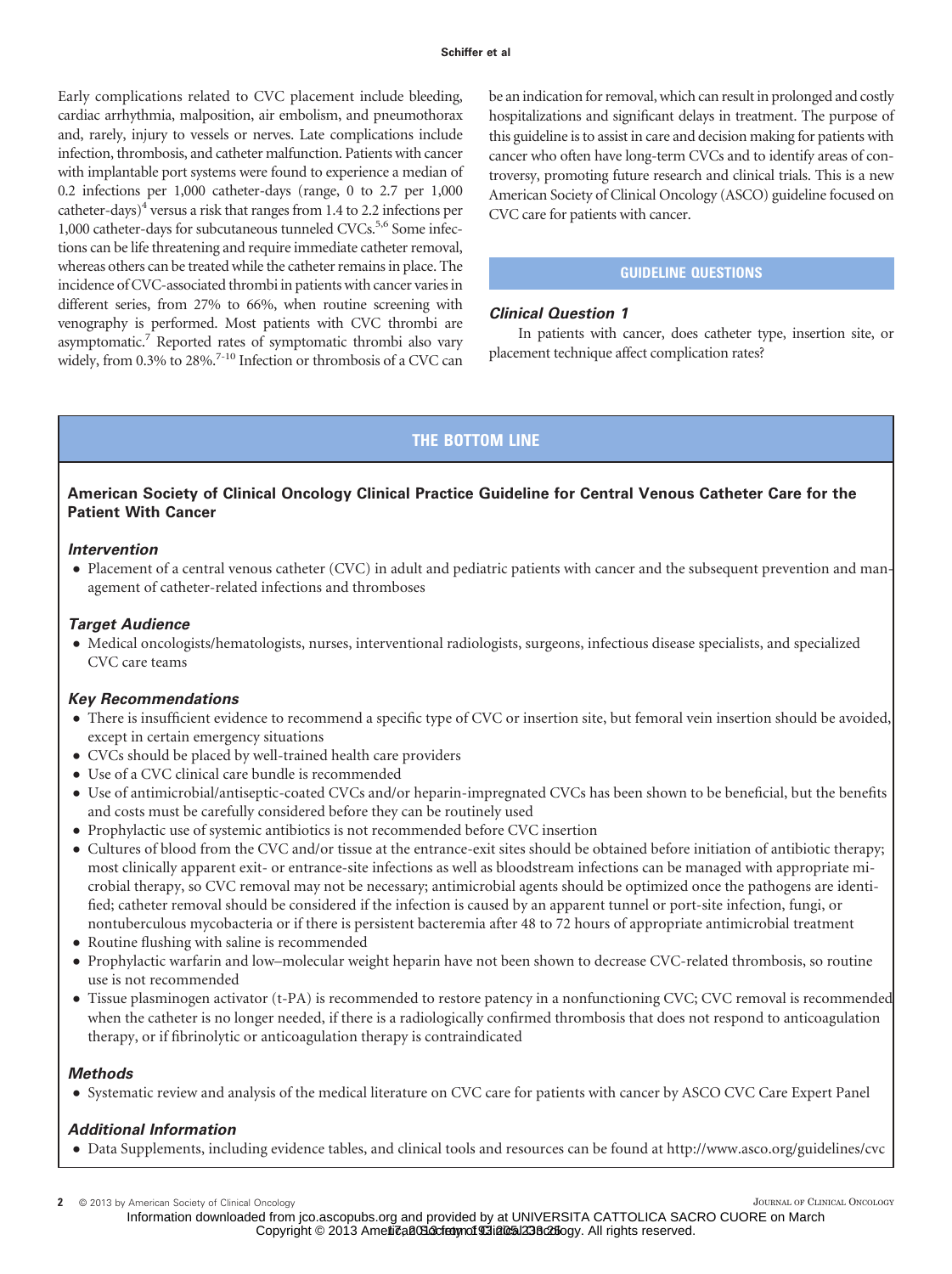#### *Clinical Question 2*

What is effective prophylaxis for the prevention of catheterrelated infections?

# *Clinical Question 3*

What are effective treatments for the management of catheterrelated infections?

### *Clinical Question 4*

What is effective prophylaxis for the prevention of catheterrelated thrombosis?

# *Clinical Question 5*

What are effective treatments for the management of catheterrelated occlusions?

# **CLINICAL PRACTICE GUIDELINES**

Practice guidelines are systematically developed statements that assist practitioners and patients in making decisions about care. Attributes of good guidelines include validity, reliability, reproducibility, clinical applicability, flexibility, clarity, multidisciplinary process, review of evidence, and documentation. Guidelines may be useful in producing better care and decreasing cost. Specifically, use of clinical guidelines may provide:

- 1. Improvements in outcomes
- 2. Improvements in medical practice
- 3. A means for minimizing inappropriate practice variation
- 4. Decision support tools for practitioners
- 5. Points of reference for medical orientation and education
- 6. Criteria for self-evaluation
- 7. Indicators and criteria for external quality review
- 8. Assistance with reimbursement and coverage decisions
- 9. Criteria for use in credentialing decisions
- 10. Identification of areas where future research is needed

# **METHODS**

#### *Panel Composition*

The ASCO Clinical Practice Guidelines Committee convened an Expert Panel consisting of experts in clinical medicine and research relevant to CVC care in patients with cancer, including medical and surgical oncologists and oncology nurses. Academic and community practitioners and a patient representative were also part of the Panel. The Panel members are listed in Appendix Table A1 (online only).

#### *Literature Review and Analysis*

*Literature search strategy.* MEDLINE (Pubmed) and the Cochrane Collaboration Library were searched with the date parameters of January 1980 through January 2012. Reference lists of related reports and review articles were scanned for additional citations. Details about the literature search and results are providedin Data Supplements 3 and 4 a[twww.asco.org/guidelines/cvc.](www.asco.org/guidelines/cvc)

*Inclusion and exclusion criteria.* The systematic review conducted for this guideline included 108 randomized controlled trials (RCTs) in which adult or pediatric patients with cancer were randomly assigned to an appropriate control group or to an intervention of interest, including CVC type, placement site, or strategies to prevent or manage infection or thrombosis. Studies were included only if they had catheter type, placement site, infection, or thrombosis as a priori planned primary or secondary outcome and described a method of regular patient follow-up to ensure a consistent and identical identification of the outcomes in both study arms. Infection and/or

thrombosis had to be confirmed either through objective tests (blood or imaging) and/or clinical observation. Results of meta-analyses are also reported in the Literature Review and Analysis sections pertaining to each recommendation; other guidelines, particularly those by the Centers for Disease Control and Prevention (CDC), originally published by the CDC in August 2002 and updated in 2011, and the Infectious Disease Society of America (IDSA), informed the decisions of the Panel.

Trials were excluded if they were nonrandomized reports or posthoc subgroup analyses or if only a minority of the patients studied had cancer. RCTs were also excluded if patients with CVCs were compared with patients with peripheral catheters.

*Data extraction.* Two reviewers independently extracted the data on basic study design, patient characteristics, interventions, study outcomes, follow-up, and measures of study quality. Any discrepancies between reviewers were resolved by consensus.

*Study quality.* Overall study quality was evaluated by the Jadad method. The evidence tables in Data Supplements 1 and 2 at [www.asco.org/guidelines/](www.asco.org/guidelines/cvc) [cvc](www.asco.org/guidelines/cvc) include information on randomization, blinding, allocation concealment, withdrawals, and intention-to-treat analyses. Meta-analyses were evaluated using the Oxman-Guyatt Index, in which questions must be clearly specified, target populations identified and accessed, and appropriate information obtained in an unbiased fashion.

#### *Evidence-Based Guideline Development Process*

The entire Panel met one time in person and a writing group met subsequently; additional work on the guideline was completed through a steering group and e-mail. The Panel and writing group drafted guideline recommendations and distributed writing assignments. All members of the Panel participated in the preparation of the draft guideline document, which was then disseminated for review and approval by the entire Panel. The guideline was submitted to *Journal of Clinical Oncology* for peer review. Feedback from additional external reviewers was also solicited. The content of the guideline and the manuscript was reviewed and approved by the ASCO Clinical Practice Guideline Committee before publication.

#### *Guideline Policy*

The practice guideline is not intended to substitute for the independent professional judgment of the treating physician. Practice guidelines do not account for individual variation among patients and may not reflect the most recent evidence. This guideline does not recommend any particular product or course of medical treatment. Use of the practice guideline is voluntary. The guideline, evidence tables, and data supplements are available at [http://www.](http://www.asco.org/guidelines/cvc) [asco.org/guidelines/cvc.](http://www.asco.org/guidelines/cvc)

#### *Guideline and Conflicts of Interest*

The Expert Panel was assembled in accordance with the ASCO Conflicts of Interest Management Procedures for Clinical Practice Guidelines (summarized at [www.asco.org/guidelinescoi\)](www.asco.org/guidelinescoi).

#### *Revision Dates*

At annual intervals, the Panel co-chairs will determine the need for revisions to the guideline based on an examination of current literature. If necessary, the entire Panel or an update committee will be reconvened to discuss potential changes. When appropriate, the Panel will recommend revised recommendations to the Clinical Practice Guideline Committee for approval.

# **RESULTS**

# *Literature Review Results and Limitations of the Literature*

A total of 108 RCTs with results specific to patients with cancer (Data Supplement 1 at [www.asco.org/guidelines/cvc\)](www.asco.org/guidelines/cvc), 25 meta-analyses or systematic reviews (Data Supplement 2 at [www.asco.org/guidelines/](www.asco.org/guidelines/cvc) [cvc\)](www.asco.org/guidelines/cvc), and several existing guidelines<sup>11-16</sup> were identified in the search of the literature. RCTs were considered eligible for data extraction if the majority of patients had cancer. It should be noted that many of the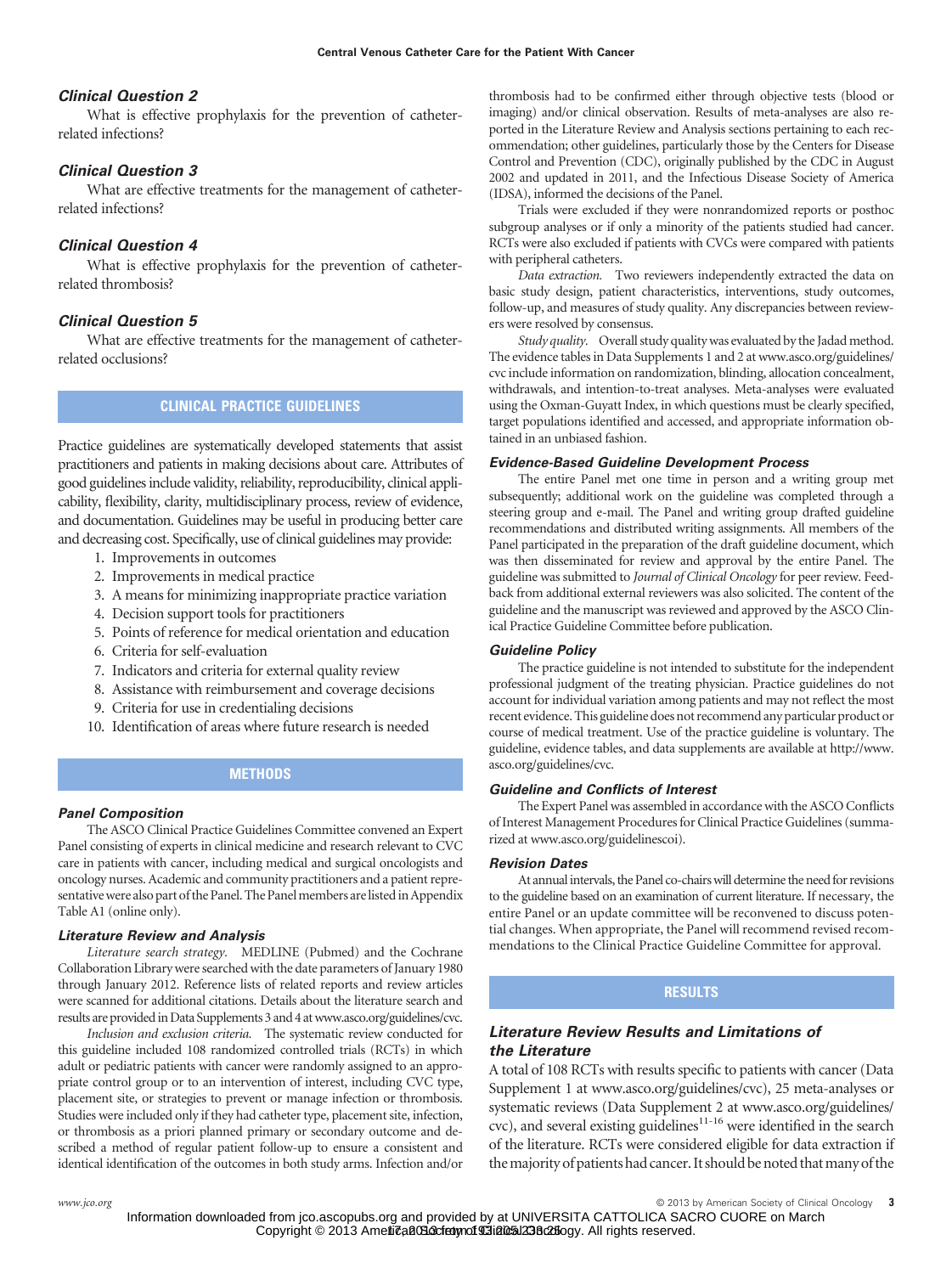trials had small numbers of patients, and there was considerable heterogeneity in trial design, types of catheters used, placement techniques, and methods of evaluating end points, even among trials addressing the same question. In addition, clinical practices have changed over the years, and the Panel focused on more-recent trials whenever possible. Nonetheless, the overall quality of the evidence was rated as good, as evidenced in part by the consistency among metaanalyses and guidelines compiled by other groups.

# **GUIDELINE RECOMMENDATIONS**

On the basis of the evidence and the expert opinion of the CVC Care Panel, the following recommendations are offered in Table 1.

### *Catheter Type, Insertion Site, and Placement*

A CVC can be designated by its pathway to the vessel (eg, tunneled *v* nontunneled or implanted); its site of insertion (eg, subclavian, femoral, internal jugular, or PICC); or its composition, length, or special characteristic (eg, presence or absence of a cuff; impregnation with heparin, antibiotics, or antiseptics; single or multiple lumens). When selecting the proper CVC, factors to consider are the purpose, the expected duration of the catheter, who will maintain the device, and patient preference. The use of a CVC should be considered for patients with cancer (adults and children) with limited peripheral venous access, for those receiving regimens that require prolonged or continuous intravenous (IV) infusions of multiple chemotherapeutic or supportive care agents, for those requiring repeated blood sampling or clinical monitoring, and for those expected to receive a vesicant as

| Table 1. ASCO Recommendations for CVC Care                                                                       |                                                                                                                                                                                                                                                                                                                                                                                                                                                                                                                                                                                                                                                                                                                                                                                                                                                           |  |
|------------------------------------------------------------------------------------------------------------------|-----------------------------------------------------------------------------------------------------------------------------------------------------------------------------------------------------------------------------------------------------------------------------------------------------------------------------------------------------------------------------------------------------------------------------------------------------------------------------------------------------------------------------------------------------------------------------------------------------------------------------------------------------------------------------------------------------------------------------------------------------------------------------------------------------------------------------------------------------------|--|
| <b>Clinical Question</b>                                                                                         | Recommendation                                                                                                                                                                                                                                                                                                                                                                                                                                                                                                                                                                                                                                                                                                                                                                                                                                            |  |
| 1. In patients with cancer, does<br>catheter type, insertion site, or<br>placement affect complication<br>rates? | 1.1. There is insufficient evidence to recommend one type of CVC routinely for all patients with cancer; the choice<br>of catheter should be influenced by the expected duration of use, chemotherapy regimens, and patient ability to<br>provide care; the minimum number of lumens essential for the management of the patient is recommended;<br>these issues should be discussed with the patient                                                                                                                                                                                                                                                                                                                                                                                                                                                     |  |
|                                                                                                                  | 1.2. There is insufficient evidence to recommend one insertion site or approach (left sided or right sided) for<br>tunneled CVCs for patients with cancer; individual risks and benefits (comfort, security, maintenance of asepsis)<br>of the catheter site should be considered; the Panel recommends that CVC insertion into the femoral vein be<br>avoided because of increased infection risks and concerns about thrombosis, except in certain emergency<br>situations                                                                                                                                                                                                                                                                                                                                                                              |  |
|                                                                                                                  | 1.3. Most CVC placement in patients with cancer is performed as an elective procedure; although image-quided<br>insertion (eq. ultrasound quided, fluoroscopy) of CVCs is recommended, well-trained providers who use the<br>landmark method regularly (eg, for subclavian or internal jugular) may have high rate of success and low<br>incidence of acute and/or chronic complications                                                                                                                                                                                                                                                                                                                                                                                                                                                                  |  |
| 2. What is effective prophylaxis for<br>the prevention of catheter-<br>related infections?                       | 2.1. CVC care clinical bundle (including hand hygiene, maximal barrier precautions, chlorhexidine skin antisepsis<br>during catheter insertion, optimal catheter site selection, and assessment of CVC necessity) is recommended<br>for placement and maintenance of all CVCs to prevent infections; there is no evidence that particular dressing<br>types or more frequent IV set and/or dressing changes decrease risk of infection; use of topical antibiotic<br>ointment or cream on insertion sites is not recommended because of potential to promote fungal infections and<br>resistance to antimicrobials; scheduled guidewire exchange of CVC may be associated with greater risk of<br>infection versus catheter replacement at new vascular site; thus, guidewire exchange is not routinely<br>recommended, unless access options are limited |  |
|                                                                                                                  | 2.2. Use of antimicrobial/antiseptic-impregnated or -coated CVCs (CH-SS or minocycline/rifampin) and/or heparin-<br>impregnated catheters is recommended to decrease risk of catheter-related infections for short-term CVCs,<br>particularly in high-risk groups such as bone marrow transplantation recipients or patients with leukemia;<br>however, relative benefit and increased cost must be carefully considered before they are routinely used                                                                                                                                                                                                                                                                                                                                                                                                   |  |
|                                                                                                                  | 2.3. Prophylactic use of systemic antibiotics (IV or oral) before insertion of long-term CVCs is not recommended                                                                                                                                                                                                                                                                                                                                                                                                                                                                                                                                                                                                                                                                                                                                          |  |
|                                                                                                                  | 2.4. There are conflicting data about the relative value of prophylactic heparin with saline flushes to prevent<br>catheter-associated bloodstream infections or thrombosis; data are not sufficient to recommend for or against<br>routine use of antibiotic-flush/antibiotic-lock therapy                                                                                                                                                                                                                                                                                                                                                                                                                                                                                                                                                               |  |
| 3. What are effective treatments for<br>the management of catheter-<br>related infections?                       | 3.1. Cultures of blood from the catheter and when appropriate of soft tissues at entrance-exit sites or tunnel<br>should be obtained before initiation of antibiotic therapy; most exit- or entrance-site infections can be treated<br>successfully with appropriate antimicrobial therapy without the need for catheter removal, although removal is<br>usually needed for clinically apparent tunnel or port-site infections; antimicrobial agents should be optimized<br>once pathogens are identified and antibiotic susceptibilities defined                                                                                                                                                                                                                                                                                                         |  |
| 4. What is effective prophylaxis for<br>the prevention of catheter-<br>related thrombosis?                       | 4.1. Use of systemic anticoagulation (warfarin, LMWH, UFH) has not been shown to decrease incidence of<br>catheter-associated thrombosis; therefore, routine prophylaxis with anticoagulants is not recommended for<br>patients with cancer with CVCs; routine flushing with saline of the CVC to prevent fibrin buildup is<br>recommended                                                                                                                                                                                                                                                                                                                                                                                                                                                                                                                |  |
|                                                                                                                  | 4.2. Data are insufficient to recommend routine use of urokinase (not available in the United States) and/or other<br>thrombolytics to prevent catheter occlusion                                                                                                                                                                                                                                                                                                                                                                                                                                                                                                                                                                                                                                                                                         |  |
| 5. What are effective treatments for<br>the management of occluded<br>catheters?                                 | 5.1. Instillation of 2-mg t-PA is recommended to restore patency and preserve catheter function                                                                                                                                                                                                                                                                                                                                                                                                                                                                                                                                                                                                                                                                                                                                                           |  |
|                                                                                                                  | 5.2. Although it is appropriate to try to clear thrombosis with the CVC in place, if there is radiologically confirmed<br>thrombosis that does not respond to fibrinolytic therapy or if fibrinolytic or anticoagulation therapy is<br>contraindicated, catheter removal is recommended; prolonged retention of unneeded CVCs can lead to<br>significant problems associated with thrombosis and fibrosis; 3 to 6 months of anticoagulant therapy with<br>LMWH or LMWH followed by warfarin (INR, 2.0 to 3.0) is recommended for treatment of symptomatic CVC<br>thrombosis, with duration depending on clinical issues in individual patients                                                                                                                                                                                                            |  |
|                                                                                                                  | Abbreviations: ASCO, American Society of Clinical Oncology; CH-SS, chlorhexidine and silver sulfadiazine; CVC, central venous catheter; INR, international<br>normalized ratio: IV. intravenous: LMWH. low-molecular weight heparin: t-PA, tissue plasminogen activator: UFH, unfractionated heparin.                                                                                                                                                                                                                                                                                                                                                                                                                                                                                                                                                     |  |

**4** © 2013 by American Society of Clinical Oncology **Society** of Clinical Oncology **JOURNAL OF CLINICAL ONCOLOGY**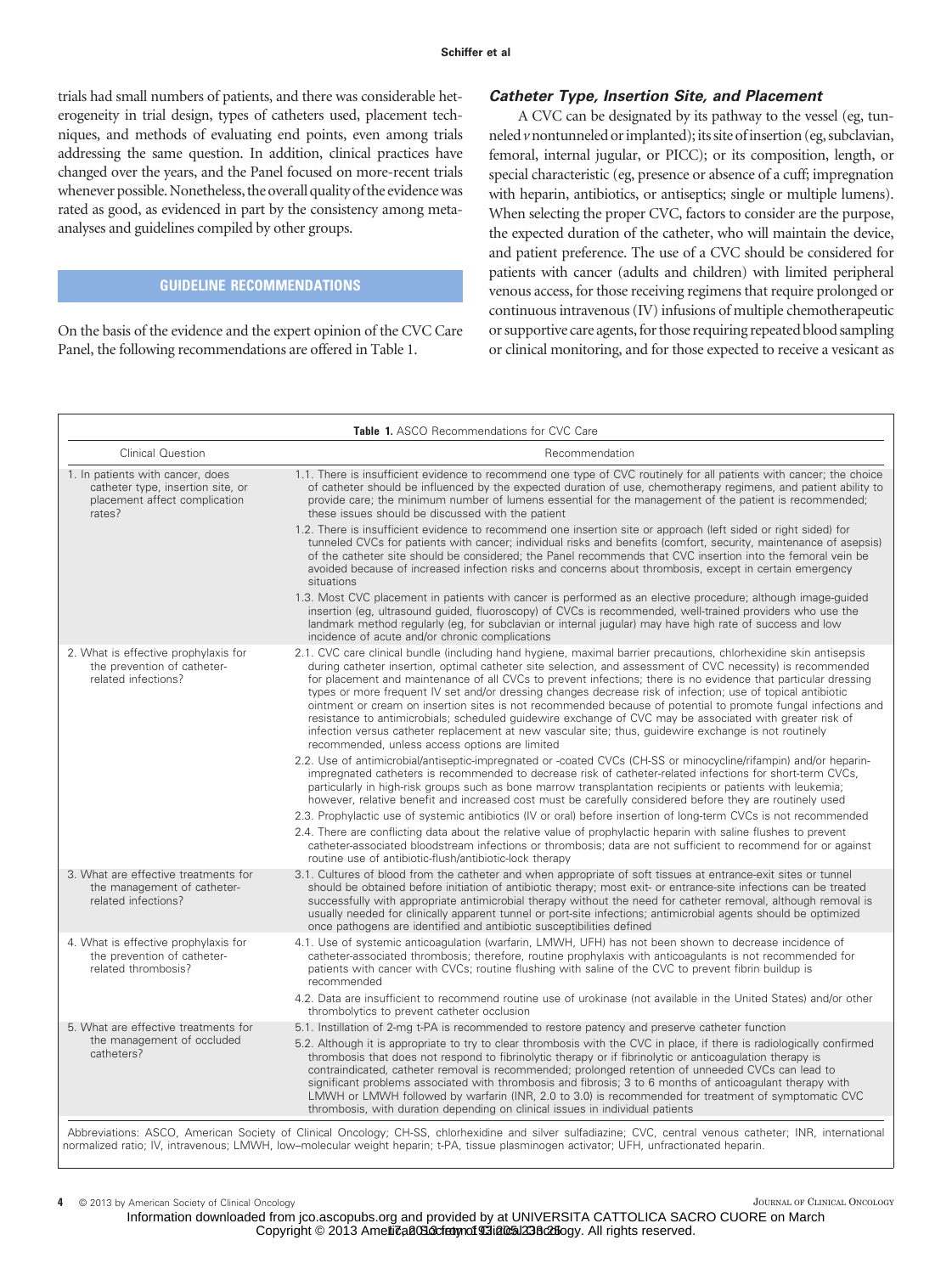part of their treatment regimen. It should be noted, however, that many regimens containing vesicants can be administered safely to patients with good peripheral venous access by skilled infusion nurses. Patient education about types of CVCs facilitates an informed decision before catheter placement, because the decision about the type of catheter should involve both the health care provider and the patient (see Patient and Clinician Communication section). A table of CVC types and risks of infection is provided in Data Supplement 5 at [www.asco.org/guidelines/cvc.](www.asco.org/guidelines/cvc)

#### *Clinical Question 1*

In patients with cancer, does catheter type, insertion site, or placement affect complication rates?

*Recommendation 1.1.* There is insufficient evidence to recommend one type of CVC routinely for all patients with cancer. The choice of catheter should be influenced by the expected duration of use, the chemotherapy regimen, and the patient's ability to provide care. The minimum number of lumens essential for the management of the patient is recommended. These issues should be discussed with the patient.

Literature review and analysis. Ten RCTs<sup>17-26</sup> and three metaanalyses<sup>6,27,28</sup> addressed these issues. They supported the conclusions that single- or double-lumen (*v* triple) CVCs should be used whenever feasible; and that, for a patient who requires more intensive therapy (ie, hematopoietic cell transplantation recipient, patient with acute leukemia), a subcutaneous port is often not adequate to meet all the patient's clinical needs. In one meta-analysis,<sup>6</sup> the authors reviewed 200 prospective studies in adult patients. Catheter types were compared using the mean rates of intravascular device (IVD) –related bloodstream infections (BSIs) per 100 IVDs (%) and per 1,000 IVDdays. Point incidence rates of IVD-associated BSIs were lowest for peripheral IV catheters (0.5 per 1,000 IVD-days) and were much higher for short-term, noncuffed, and non–antimicrobialimpregnated CVCs (2.7 per 1,000 IVD-days). Surgically implanted long-term cuffed and tunneled central venous devices resulted in an intermediate infection risk (1.6 per 1,000 IVD-days). PICCs for patients who were hospitalized seemed to pose a substantial risk of infection (2.4%; 2.1 per 1,000 IVD-days), but when assessed just for patients who received both inpatient and outpatient care, the risk of infection was much lower (1.1 per 1,000 IVD-days). The published data do not provide a specific recommendation that could apply to all patients with cancer because of the heterogeneity of the patient populations, variability of the severity of patient illness, different protocols for insertion and site care, and multiple different devices that were tested. Thus, it is critical to carefully consider the patient's present and future needs in making the decision about catheter type.

*Recommendation 1.2.* There is insufficient evidence to recommend one insertion site or approach (left sided or right sided) for tunneled CVCs for patients with cancer. Individual risks and benefits (comfort, security, and maintenance of asepsis) of the catheter site should be considered. The Panel recommends that CVC insertion into the femoral vein be avoided because of increased infection risks and concerns about thrombosis, except in certain emergency situations.

Literature review and analysis. Evidence from six RCTs<sup>21,29-33</sup> and one meta-analysis<sup>34</sup> indicated that there was no compelling evidence for one insertion site or approach (left sided or right sided). No differences were found for early complication rate among three groups (internal jugular, 0%; 95% CI, 0.0% to 2.7%; subclavian, 0%; 95% CI, 0.0% to 2.7%; cephalic, 1.5%; 95% CI, 0.1% to 5.3%).<sup>29</sup> Four of the RCTs<sup>21,31-33</sup> evaluated subcutaneous tunneled CVCs for patients with malignancies, and taken together, the results of the studies show that subcutaneous tunneling decreases the rate of short- and long-term complications. The CDC guideline<sup>14</sup> and one RCT<sup>35</sup> present data that femoral vein CVCs have relatively high bacterial colonization rates when used in adults and an equivalent infection rate in children, and another meta-analysis provides data that a femoral placement can increase thrombosis<sup>36</sup>; thus, femoral vein insertion should be avoided when other sites are available.

*Recommendation 1.3.* Most CVC placement in patients with cancer is performed as an elective procedure. Although image-guided insertion (eg, ultrasound guided, fluoroscopy) of CVCs is recommended, well-trained providers who use the landmark method regularly (eg, for subclavian or internal jugular) may have a high rate of success and a low incidence of acute and/or chronic complications.

Literature review and analysis. Four RCTs<sup>37-40</sup> and three metaanalyses $^{41-43}$  specifically addressed the effectiveness of teams who used image-guided versus landmark-guided CVC placement (eg, subclavian or internal jugular). Using two-dimensional or Doppler ultrasound may achieve lower complication rates.<sup>37</sup> In one RCT, although there were no significant differences, in secondary measures (such as pneumothorax, arterial puncture, hematoma), there was 14% misplacement in the blind arm versus only 1% misplacement in the image-guided arm ( $P = .001$ ). However, another RCT<sup>38</sup> found that real-time Doppler guidance of subclavian vein catheterization is highly operator dependent and did not increase the success rate or decrease the complication rate of subclavian vein catheterization when compared with the standard technique in high-risk patients, nor was it more useful than the standard technique as a salvage technique after a previous failure of catheterization. Another small RCT<sup>39</sup> found that ultrasound techniques did not influence the rate of complication or failure of subclavian vein catheterizations. The authors reported a 12% failure rate ( $n = 51$ ) in the ultrasound group and 12% failure rate ( $n = 49$ ) in the control group. A final RCT<sup>40</sup> concluded that the surface landmark technique was not as reliable as IV electrocardiography-guided catheter tip placement (satisfactory placement for 16 of 30 patients *v* 30 of 30 patients, respectively).

In meta-analyses, $41-43$  it was concluded that two-dimensional ultrasound is significantly better than the landmark method. Not all the patients in these meta-analyses had cancer, and thus, there was significant heterogeneity of study results. However, in another metaanalysis,<sup>41</sup> a subgroup analysis suggested improved outcomes for patients with cancer with image-guided CVC insertion.

#### *Infection*

The CDC Guidelines for the Prevention of Intravascular Catheter-Related Infections<sup>14</sup> and the IDSA 2009 Update of the Clinical Practice Guidelines for the Diagnosis and Management of Intravascular Catheter-Related Infection<sup>44</sup> conclude that experienced, educated health care workers or dedicated CVC teams are critical for infection prophylaxis for CVCs in patients with cancer. The CDC and IDSA guidelines were written forall patients but provide specific recommendations regarding diagnosis and management of infection for patients with cancer as well. Two RCTs focusing on patients with cancers $45,46$  reported that catheter-related infections are largely preventable and that education for all providers and systematic individualized, supervised patient and caregiver education are effective and affordable and decrease infection rates.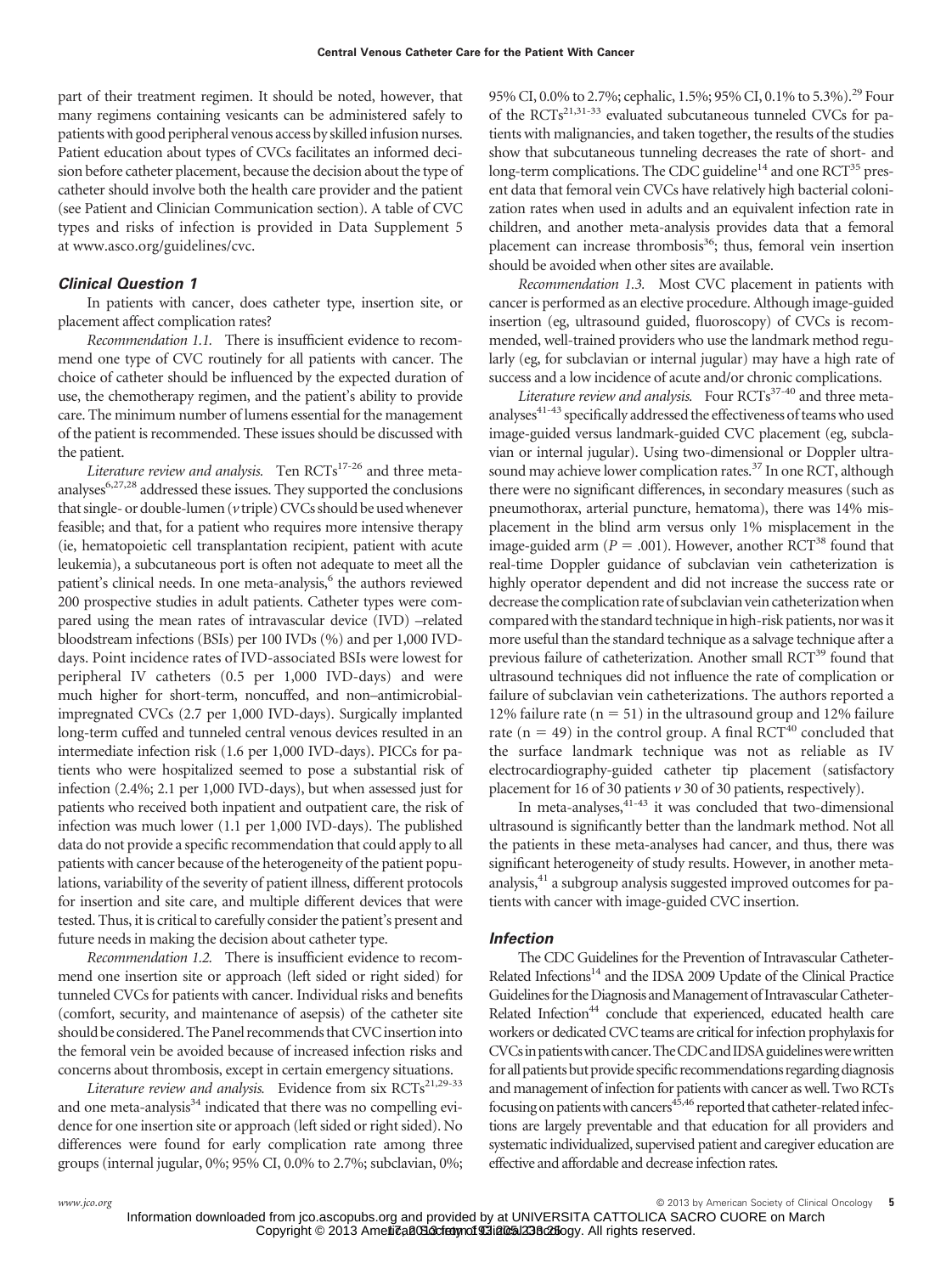Catheter-related infections can be grouped into one of three categories: one, localized entrance- or exit-site infections; two, tunnel and/or port-pocket infections; and three, catheter-associated BSIs (catheter-related BSIs). The pathogens that cause catheter-associated infections have changed during the past decades, influenced by changing catheter materials, antimicrobial impregnation of the catheters, sites of catheter placement, and the antimicrobial selection that occurs as a result of changing antibiotic prescribing habits. More detailed information is available at Definitions of Infections Associated With CVCs and Treatment, provided in Data Supplement 6 at [www.asco-](www.asco.org/guidelines/cvc) [.org/guidelines/cvc.](www.asco.org/guidelines/cvc) In general, entrance- or exit-site infections are associated with a low incidence of BSIs. However, tunnel or port-site catheter BSIs are not uncommon and can be a significant cause of morbidity. The consequences of catheter-related infections depend on several factors such as the type of CVC, the catheter placement location, and the patient's performance status, including associated myelo/immunosuppression. Patients with cancer with implantable port systems were found to experience a median of 0.2 infections per 1,000 catheter-days (range, 0 to 2.7 per 1,000 catheter-days)<sup>4</sup> versus a risk that ranges from 1.4 to 2.2 infections per 1,000 catheter-days for subcutaneous tunneled CVCs.<sup>5,6</sup> However, this difference may be artifactual, because patients who receive implantable subcutaneous ports usually receive much less intensive cancer therapy. The duration of antimicrobial therapy for the treatment of catheter-associated infections ranges from 7 to 21 days, and success rates have ranged from 60% to 91%.47 It is important to note that both duration of treatment and treatment success are highly dependent on the organism(s) responsible for the infection, the need for catheter or subcutaneous port removal, and the patient's underlying neutrophil count. Early catheter removal is critical for some infections, whereas premature or unnecessary catheter removal may interrupt treatment and increase patient discomfort, anxiety, and cost because of the need for placement of another catheter.

#### *Clinical Question 2*

What is effective prophylaxis for the prevention of catheterrelated infections?

*Recommendation 2.1.* A CVC care clinical bundle (including hand hygiene, maximal barrier precautions, chlorhexidine skin antisepsis during catheter insertion, optimal catheter site selection, and assessment of CVC necessity) is recommended for the placement and maintenance of all CVCs to prevent infections (Table 2). There is no evidence that particular dressing types or more frequent IV set and/or dressing changes decrease the risk of infection. The use of topical antibiotic ointment or cream on insertion sites is not recommended because of the potential to promote fungal infections and resistance to antimicrobials. A scheduled guidewire exchange of CVCs may be associated with a greater risk of infection compared with catheter replacement at a new vascular site, and thus, guidewire exchange is not routinely recommended unless access options are limited.

*Literature review and analysis.* CVC clinical care bundles have been validated as a highly effective approach to decrease catheter-related BSIs.<sup>1,2,16,48,49</sup> As has been shown in many RCTs, including three performed in patients with cancer, and in metaanalyses, antiseptic chlorhexidine-based preparations used at the time of insertion decrease the incidence of CVC-related infections by 40% to 50% compared with povidone-iodine solutions.<sup>50-53</sup> Of note, one meta-analysis conducted in 2006<sup>53</sup> also assessed the effect of an antiseptic chlorhexidine-impregnated dressing on the risk of vascular and epidural catheter bacterial colonization and infection. The chlorhexidine-impregnated dressing substantially reduced the risk of intravascular catheter or exit-site bacterial colonization (14.8% *v* 26.9%; odds ratio [OR], 0.47; *P* - .001). In contrast, in eight RCTs,<sup>54-61</sup> patients with entrance- or exit-site dressings, combined with antibiotic ointments applied at the insertion site, experienced a higher incidence of catheter-related infections than those patients for whom no antibiotic ointment or cream was used.

Several RCTs, systematic reviews, and meta-analyses conducted among patients with cancer have addressed the frequency of catheter dressing changes, replacement of administration sets, and replacement of catheters using a vascular guidewire.<sup>14,61-65</sup> Scheduled guidewire exchanges of CVCs failed to reduce infection rates compared with replacement at a new site, and indeed, the routine replacement of catheters that are functioning well and do not seem to be infected is not recommended.64

*Recommendation 2.2.* The use of antimicrobial/antisepticimpregnated or -coated CVCs (chlorhexidine and silver sulfadiazine [CH-SS] or minocycline/rifampin) and/or heparin-impregnated catheters is recommended to decrease the risk of catheter-related infections for short-term CVCs, particularly in high-risk groups such as bone marrow transplantation recipients or patients with leukemia. However, the relative benefit and increased cost must be carefully considered before they are routinely used.

*Literature review and analysis.* Regarding CVCs impregnated with CH-SS, although the data are mixed, evidence from five  $RCTs^{66-70}$  and two meta-analyses<sup>71,72</sup> indicates that antimicrobial/

| Table 2. CVC Clinical Care Management Bundle                                             |                                                                                                                                                                         |  |
|------------------------------------------------------------------------------------------|-------------------------------------------------------------------------------------------------------------------------------------------------------------------------|--|
| Component                                                                                | Criteria                                                                                                                                                                |  |
| Hand hygiene                                                                             | Every person entering the room during the insertion procedure should perform hand hygiene                                                                               |  |
| Maximal barrier precautions upon insertion                                               | Sterile drape extends from head to toe; all health care providers participating in the procedure employ mask,<br>cap, sterile gown, and sterile gloves                  |  |
| Chlorhexidine skin antisepsis                                                            | Skin at the insertion site should be scrubbed with 2% chlorhexidine for 30 seconds and allowed to dry for at<br>least 30 seconds                                        |  |
| Optimal catheter site selection                                                          | Subclavian vein is the preferred site for nontunneled catheters; avoid femoral site if possible                                                                         |  |
| Assessment of CVC necessity                                                              | Prompt removal of CVC line after completion of therapy unless clinical circumstances suggest that further<br>infusional therapy is likely to be necessary in the future |  |
| NOTE. Content adapted. <sup>1,14,48</sup><br>Abbreviation: CVC, central venous catheter. |                                                                                                                                                                         |  |

**6** © 2013 by American Society of Clinical Oncology **JOURNAL OF CLINICAL ONCOLOGY** JOURNAL OF CLINICAL ONCOLOGY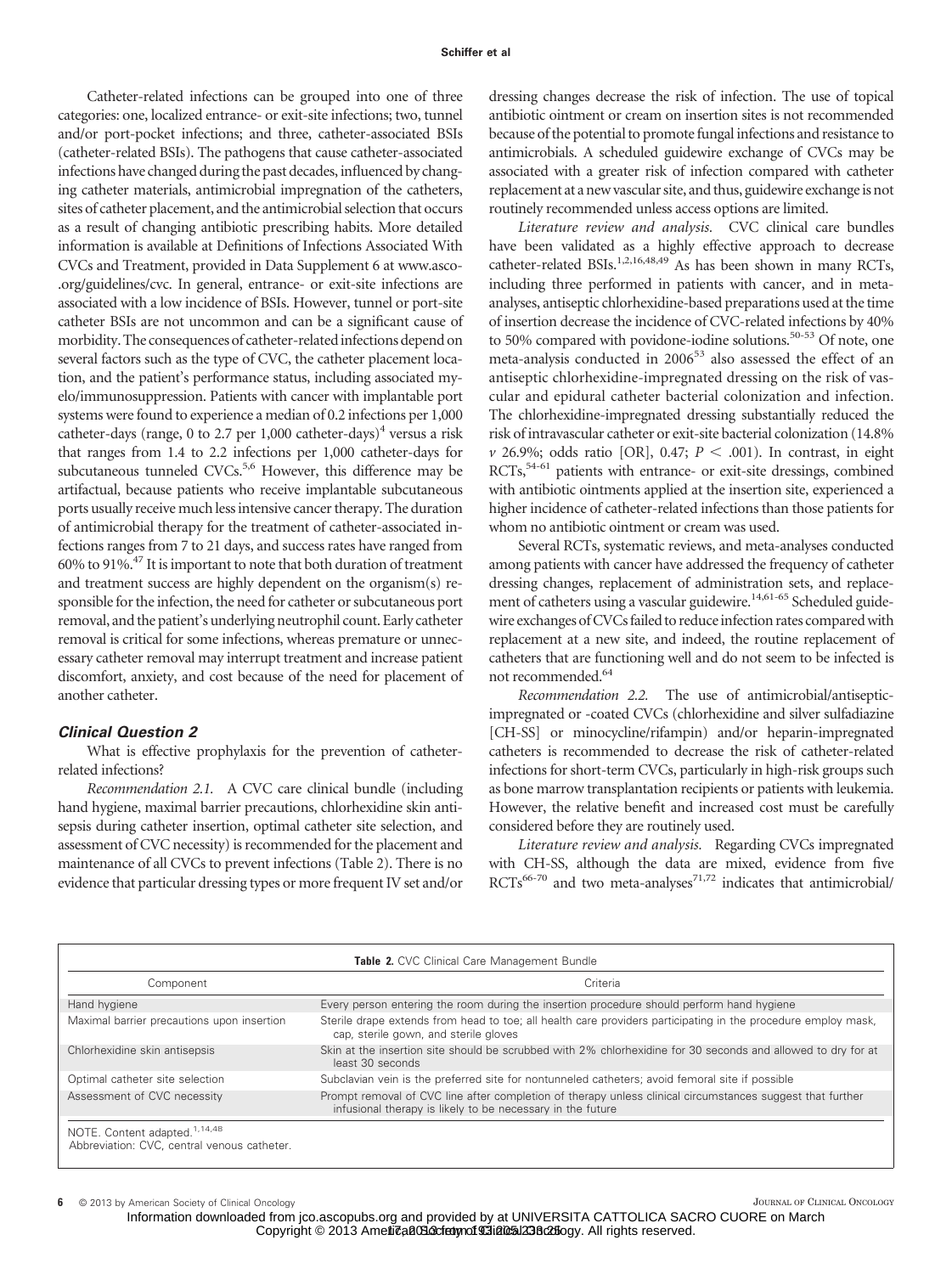antiseptic-impregnated catheters and cuffs that are coated externally with CH-SS reduce catheter-related BSIs and catheter-related colonization, although there is some evidence to the contrary; one metaanalysis<sup>72</sup> included studies with methodologic flaws, whereas the nonsignificant findings in three RCTs may have resulted from the development of newer generations of coated catheters.

Regarding CVCs impregnated with minocycline/rifampin, in one large RCT,<sup>73</sup> patients with cancer randomly assigned to longterm, nontunneled silicone CVCs impregnated with minocycline and rifampin had lower rates of catheter-related BSIs versus those randomly assigned to nonimpregnated catheters (0.25 *v* 1.28 infections per 1,000 catheter-days, respectively;  $P = .003$ ). In another RCT,<sup>74</sup> BSIs were four times less likely to originate from impregnated silicone catheters. In a meta-analysis<sup>75</sup> of trials not restricted to patients with cancer, rifampicin/minocycline-impregnated CVCs were associated with fewer catheter-related BSIs compared with catheters not impregnated with rifampicin/minocycline.

With regard to CVCs impregnated with heparin, intraluminal fibrin deposition may contribute to the development of infection, and hence, a CVC-impregnated with heparin has the potential to reduce catheter-related infections.76 In one RCT of patients with cancer, catheter-related BSIs occurred in 2.5% of patients (three of 120 catheters) with heparin-coated catheters with saline infusion (0.9 events per 1,000 days) versus 9.1% of patients (11 of 120 catheters) with noncoated catheters flushed with unfractionated heparin in the control group (3.5 events per 1,000 days;  $P = .027$ ).<sup>76</sup>

The use of antimicrobial-impregnated CVCs remains somewhat controversial because of cost. Catheters impregnated with CH-SS or minocycline/rifampin (and heparin) are more expensive than standard catheters, although it has been suggested that such catheters could be cost effective in higher-risk patients. It should be noted that a majority of these studies were conducted in patients with shortterm CVCs.

*Recommendation 2.3.* The prophylactic use of systemic antibiotics (IV or oral) before insertion of a long-term CVC is not recommended.

*Literature review and analysis.* The routine use of systemic antibiotics (IV or oral) before the insertion of a CVC to prevent infection is not recommended.<sup>44</sup> This recommendation is supported specifically for patients with cancer in one  $\mathrm{RCT}^{77}$  when the CVC care bundle was used and in four RCTs<sup>78-81</sup> where prophylactic systemic antibiotics, including vancomycin, did not significantly reduce catheterrelated sepsis in patients with cancer. Two small  $RCTs$ ,  $82,83$  with methodologic issues, were inconclusive.

In a Cochrane review of nine  $RCTs$ ,  $84$  CVC tunnel infections were not reduced by the use of prophylactic IV antibiotics before catheter insertion (OR, 0.42; 95% CI, 0.13 to 1.31), although flushing the CVC lumens with antibiotics and heparin seemed to decrease the incidence of Gram-positive infections (OR, 0.43; 95% CI, 0.21 to 0.87). This seemingly positive meta-analysis should be considered carefully before it is translated to most patients with cancer because of the small number of studies and patients.

*Recommendation 2.4.* There are conflicting data about the relative value of prophylactic heparin with saline flushes to prevent catheter-associated BSIs or thrombosis. Data are not sufficient to recommend for or against the routine use of antibiotic-flush/antibioticlock therapy.

*Literature review and analysis.* Numerous flushing protocols exist, often determined by the manufacturer, which use different volumes and concentrations of heparin, saline, or tissue plasminogen activator (t-PA; or other similar agents) and different frequencies for catheter flushing. Antimicrobial/antiseptic-coated CVCs or heparinimpregnated CVCs are recommended, but conflicting data from one RCT and a meta-analysis $85,86$  suggest that the evidence supporting the use of prophylactic heparin with saline flushes is inconclusive, and definitive randomized comparisons have not been performed. A randomized trial<sup>87</sup> in the intensive care unit setting evaluating short-term catheter placement did not show a difference between heparin or saline flushes in the rate of catheter thrombosis or catheter-related BSIs. There is a theoretic concern about the clinical syndrome of heparin-associated thrombocytopenia with heparin flushes, although the incidence of this complication has not been determined and seems to be low. The issue of antibiotic flushing and/or antibiotic lock techniques continues to be controversial. The CDC guideline<sup>14</sup> is in favor of these techniques only if the patient is at risk because of a history of previous infections. This is supported by seven RCTs, which reported a significant decrease in catheter-related BSIs or an increase in the time to first episode of catheter-related BSI when antibiotic flush or bacteriostatic saline flushes were used.<sup>85,88-93</sup> In addition, two other older small RCTs<sup>94,95</sup> concluded that vancomycin locks or catheter flushes may prevent bacteremia by vancomycin-susceptible organisms in non-neutropenic pediatric patients. This practice must be weighed against the risk that routine use of vancomycin may result in the selection of resistant bacteria. Alternately, two other  $RCTs^{78,96}$  reported that the addition of vancomycin to heparin CVC flush solution did not reduce bacteremia with vancomycin-susceptible organisms.

Another meta-analysis<sup>5</sup> of seven prospective, randomized trials  $(n = 463)$  compared a vancomycin-heparin lock or flush solution with heparin alone for prevention of BSI. Five of these seven studies were conducted among patients with cancer. The summary risk ratio supporting the use of vancomycin-heparin lock solutions for the prevention of IVD-associated BSIs was 0.49 (95% CI, 0.26 to 0.95;  $P = 03$ ). When vancomycin was instilled in the catheter for a defined period, rather than simply flushing it directly through the catheter, the benefit was greater, with a risk ratio of 0.34 (95% CI, 0.12 to 0.98;  $P = .04$ ). The results of the test for heterogeneity were statistically significant, although heterogeneity was no longer present when one of the studies was removed. Thus, clinicians must be cautious in the interpretation of these data.

Two RCTs addressed the use of urokinase flushes/locks or urokinase-heparin flushes/locks in patients with cancer.<sup>97,98</sup> Because urokinase is no longer available in the United States, this intervention is no longer applicable in the United States.

# *Management of Clinically Established Catheter-Related Infection*

Determining the source of BSI is often challenging in patients with long-term indwelling CVCs. A helpful diagnostic tool for attempting to diagnose a catheter-related BSI is the differential time to positivity of blood cultures drawn simultaneously through the catheter and a peripheral vein. A blood culture drawn from the CVC that becomes positive at least 120 minutes earlier than simultaneously drawn peripheral vein blood indicates that the catheter is the likely source of infection.<sup>99</sup> Many approaches to quantify the number of organisms cultured from each site have been proposed. Although not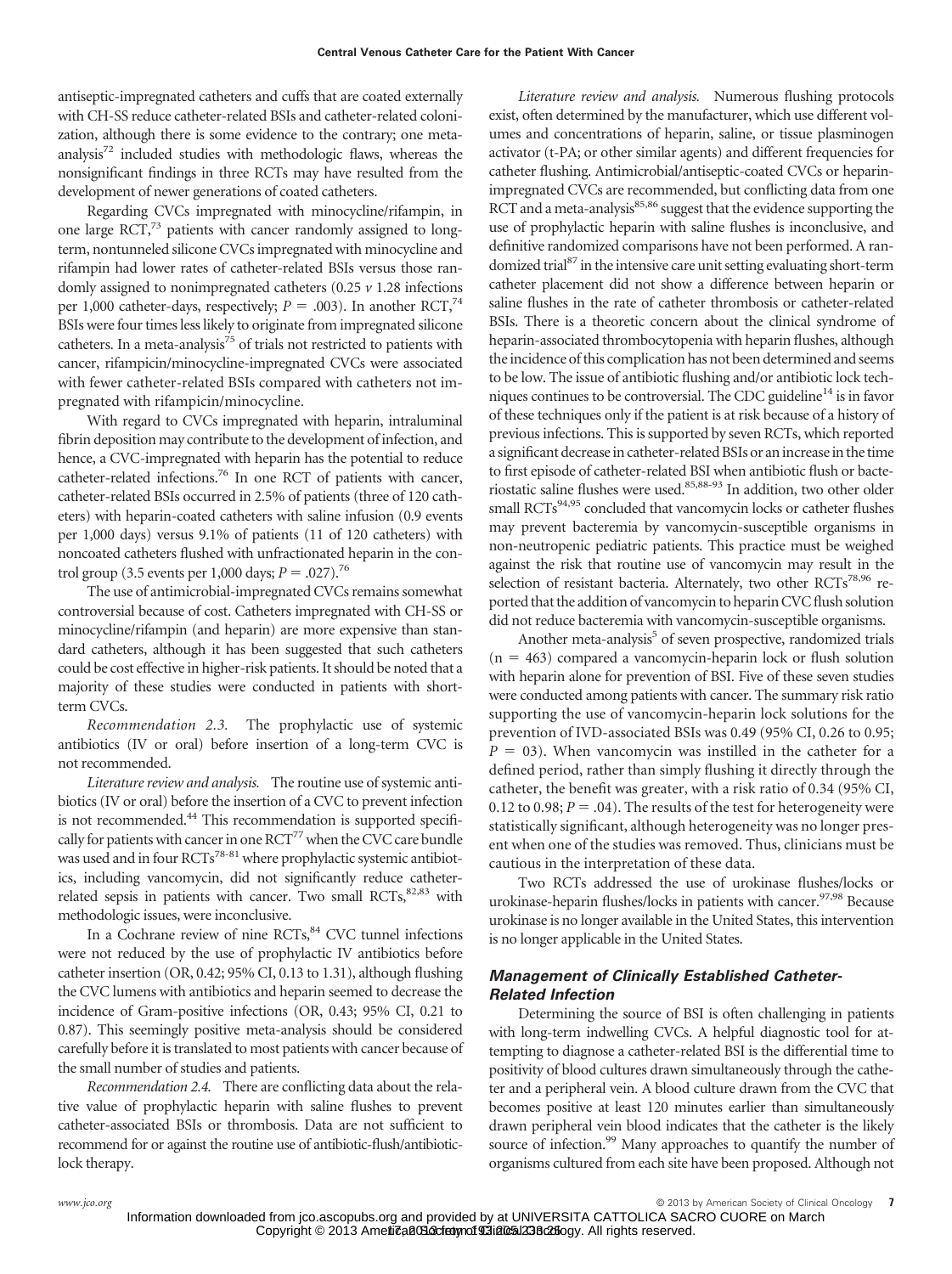#### **Schiffer et al**

specific to patients with cancer, there are recommendations for culturing and treatment in the IDSA 2009 Update of the Clinical Practice Guidelines for the Diagnosis and Management of Intravascular Catheter-Related Infection<sup>44</sup> (pocket card can be found at [http://](http://www.idsociety.org/IDSA_Practice_Guidelines/including) [www.idsociety.org/IDSA\\_Practice\\_Guidelines/including\)](http://www.idsociety.org/IDSA_Practice_Guidelines/including). The use of antimicrobial agents in patients with cancer and/or neutropenia are also clearly addressed in the IDSA 2010 Update of the Clinical Practice Guideline for the use of Antimicrobial Agents in Neutropenic Patients with Cancer.<sup>100</sup> Information on the management of febrile neutropenia in the outpatient setting can be found at [www.asco.org/guidelines/](www.asco.org/guidelines/outpatientfn) [outpatientfn.](www.asco.org/guidelines/outpatientfn)

Specific therapy with standard antimicrobial agents should be initiated as soon as possible. Catheter-related BSIs are most commonly caused by coagulase-negative staphylococci, *Staphylococcus aureus*, and *Candida* species and less commonly with *Bacillus* species, *Corynebacterium jeikeium*, enterococci (including vancomycin resistant), rapidly growing mycobacteria, and nonlactose fermenting Gram-negative bacilli.<sup>44</sup> Many of these pathogens are organisms that frequently colonize the skin.

Most BSIs that occur in patients with cancer can be treated effectively without catheter removal. Clinical experience suggests that most bloodstream infections that occur among patients with cancer may not actually originate from or involve the catheter. That said, fungemias or bacteremias with *Bacillus*species,*C jeikeium*, *S aureus*, *P aeruginosa*, or *Stenotrophomonas maltophilia* and nontuburculous mycobacteria (eg, *Mycobacterium chelonei*, *M fortuitum*, *M mucogenicum*, *M abscessus*) often persist despite appropriate antibiotics and then require catheter removal. Catheter removal should also be considered when blood cultures remain positive after 48 hours of antibiotic treatment if no other site of infection has been identified or if bacteremia recurs shortly after completion of a course of antibiotics.

In some patients, catheter removal is not advisable because of platelet transfusion refractory thrombocytopenia and hemorrhagic hazards associated with reimplantation or the absence of other vascular access sites. In these complex cases where the catheter is to be retained, the clinician may find it prudent to prolong the duration of IV antimicrobial therapy.

# *Clinical Question 3*

What are effective treatments for the management of catheterrelated infections?

*Recommendation 3.1.* Cultures of blood from the catheter and when appropriate of soft tissues at the entrance-exit sites or tunnel should be obtained before the initiation of antibiotic therapy. Most exit- or entrance-site infections can be treated successfully with appropriate antimicrobial therapy without the need for catheter removal, although removal is usually needed for clinically apparent tunnel or port-site infections. Antimicrobial agents should be optimized once the pathogens are identified and antibiotic susceptibilities defined.

Immediate catheter removal is recommended for BSIs caused by fungi and nontuburculous mycobacteria (eg,*M chelonei*,*M fortuitum*, *M mucogenicum*, *M abscessus*). BSIs caused by *Bacillus* species, *C jeikeium*, *S aureus*, *P aeruginosa*, *S maltophilis*, and vancomycinresistant enterocci may be difficult to eradicate with antimicrobial therapy alone, and early catheter removal should be considered. Catheter removal is also recommended for patients with an apparent tunnel or port-site infection, persistent bacteremia after 48 to 72 hours of appropriate antimicrobial treatment in the absence of other obvious

sites or sources of infection, infective endocarditis or peripheral embolization, presence of local catheter-associated complications not responsive to treatment, or relapse of infection with the same pathogen after the completion of an appropriate course of antibiotics.

Literature review and analysis. There are five RCTs<sup>95,101-104</sup> specifically focused on treatment options for patients with cancer with catheter-related infections. Once the diagnosis of a catheter-related BSI is established or suspected (more information about culturing is available in Data Supplement 7 at [www.asco.org/guidelines/cvc\)](www.asco.org/guidelines/cvc), decisions about the duration and type of antimicrobial therapy and catheter removal should be made depending on the patient's disease status, presence of myelosuppression, previous antibiotic exposure, the isolated pathogen, and the type of catheter. In hemodynamically stable patients, depending on the pathogen and in the absence of signs of metastatic infection and/or tunnel or port-site infection, many catheter-related BSIs can be effectively treated without catheter removal, assuming the patient clinically improves, and blood cultures become negative within 48 to 72 hours after antibiotic initiation. Most catheter-related BSIs caused by coagulase-negative *Staphylococcus* can be successfully managed with the catheter in place. These recommendations are consistent with guidelines from other groups, including the IDSA. In contrast, tunnel and port-pocket infections generally require prompt catheter removal coupled with modification of empiric antibiotics based on cultures and the antibiotic susceptibilities of the recovered pathogens.

The duration of systemic antimicrobial therapy after a catheterrelated BSI is documented depends on several factors including: catheter removal or retention, response to antimicrobial therapy within the first 48 to 72 hours (resolution of fever and bacteremia), and the development of other complications (embolic tissue infection, septic thrombosis, or endocarditis). In general, for organisms other than coagulase-negative *Staphylococci*, a 14-day course of systemic antimicrobial therapy is adequate, assuming a response to antimicrobial therapy within 48 to 72 hours and the absence of a deep-tissue infection, even in a patient with neutropenia. However, a recent study suggested that catheter-related BSIs resultingfrom *S aureus*in patients with cancer (including neutropenic patients) may improve with durations of therapy that are longer than 2 weeks because of the increased risk of complications with shorter treatment courses.<sup>105</sup> Catheterrelated BSIs resulting from any pathogen that are complicated by disseminated or deep infection require at least 4 to 6 weeks of antimicrobial therapy.44,100

#### *Thrombosis*

In 2007, ASCO published a guideline addressing the many issues related to venous thromboembolism in patients with cancer: Clinical Practice Guideline Recommendations for Venous Thromboembolism Prophylaxis and Treatment in Patients With Cancer.<sup>106</sup> CVCassociated thrombosis was not considered in that guideline. This guideline is currently being updated. Thrombosis associated with a CVC can involve the catheter tip, the length of the catheter, or the catheterized vessel in the upper limb, with or without involvement of the central vasculature of the neck or mediastinum.

The incidence of catheter-related thrombosis (symptomatic and asymptomatic) in patients with cancer varies considerably, ranging as high as 27% to 66% in adults<sup>7</sup> and 50% in children.<sup>107</sup> The variation is in part related to the different techniques (eg, venography, ultrasonagraphy) used to assess catheter-associated clots, differing definitions

**8** © 2013 by American Society of Clinical Oncology **Journal of Clinical Oncology** Journal of Clinical Oncology

Information downloaded from jco.ascopubs.org and provided by at UNIVERSITA CATTOLICA SACRO CUORE on March<br>Copyright © 2013 Ame**fical Biotety of Stan Diggs Schoo**gy. All rights reserved.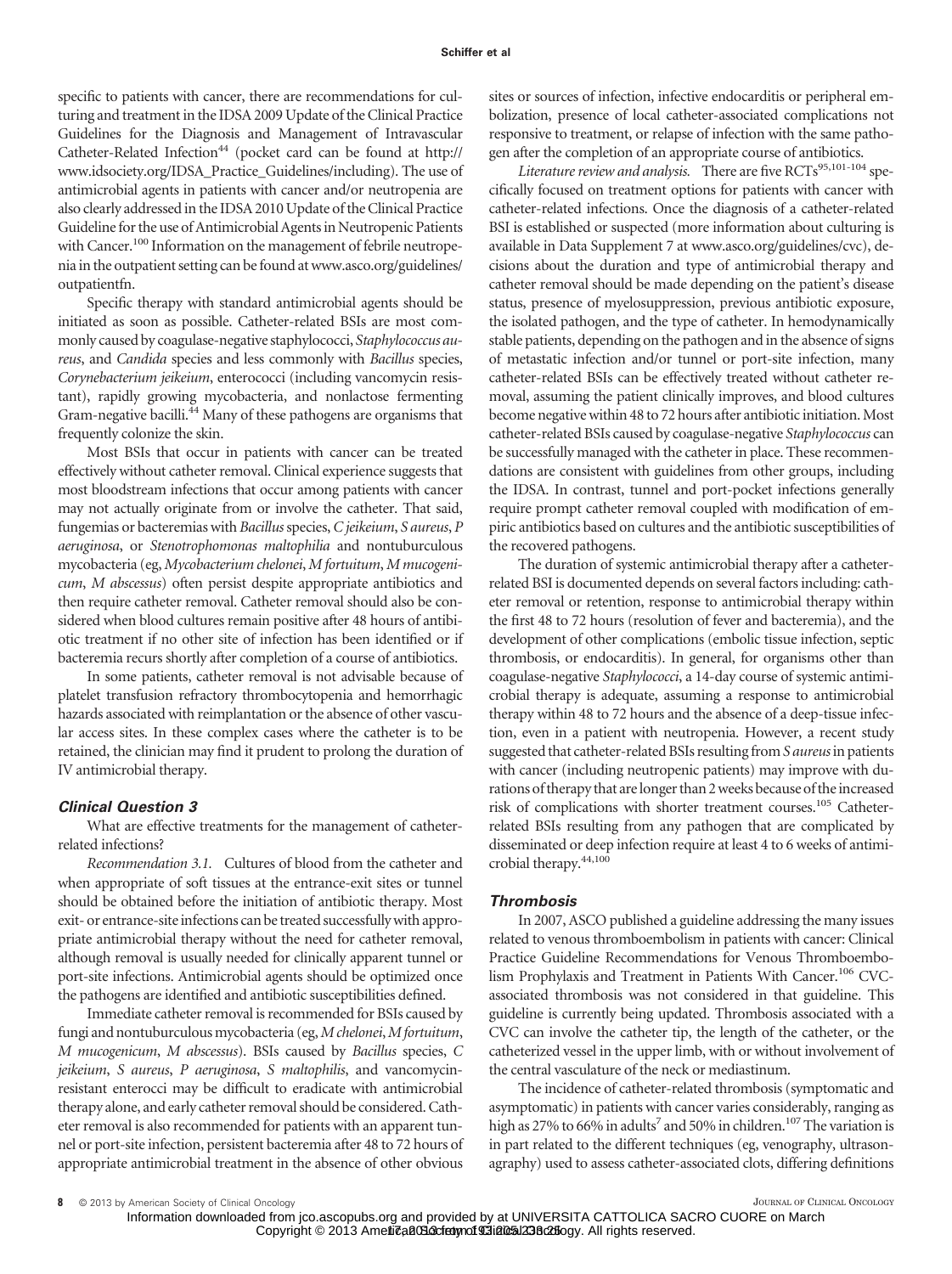of thrombosis, and varying study designs. In one systematic review, the rates of symptomatic thrombosis were between 0.3% and 28.6%, $\frac{7}{9}$ whereas another review found that on average, 12% of CVC thrombosis events were symptomatic.<sup>8</sup> In more recent years, however, lower rates of symptomatic CVC-related venous thrombosis in the range of 4% to 8% have been reported.10,108,109 The reasons for this decrease are unclear, but it has been suggested that improvement in catheter materials, better insertion practices, and better catheter maintenance are contributory. Malpositioning of the catheter tip can cause difficulties with blood withdrawal and contribute to catheter occlusion. A catheter that is too short increases the risk of thrombosis; therefore, proper insertion technique and confirmation of catheter tip placement are important. Clinical symptoms of CVC-related thrombosis include edema, pain, and erythema of the affected limb, which can develop acutely or over a more prolonged period of time. With upperextremity catheters, there may be swelling of the neck, supraclavicular area, or face. Often, problems with catheter function can lead to ultrasound or radiographic evaluations, which identify catheter-associated clots.

#### *Clinical Question 4*

What is effective prophylaxis for the prevention of catheterrelated thrombosis?

*Recommendation 4.1.* The use of systemic anticoagulation (warfarin, low –molecular weight heparin [LMWH], or unfractionated heparin) has not been shown to decrease the incidence of catheterassociated thrombosis, and therefore, routine prophylaxis with anticoagulants is not recommended for patients with cancer with CVCs. Routine flushing with saline of the CVC to prevent fibrin buildup is recommended.

*Literature review and analysis.* Older studies produced conflicting conclusions regarding the efficacy of routine primary thromboprophylaxis in patients with cancer. Two small RCTs<sup>110,111</sup> evaluated the use of low-dose warfarin and LMWH to prevent catheter-related thrombosis. Although in retrospect, there were many methodologic issues with the first study, $110$  the use of low-dose warfarin became common in some clinical practices. It was noted subsequently that the prothrombin time could be prolonged excessively in some patients because of interactions with chemotherapy drugs.<sup>112</sup>

More recently, 10 randomized trials, three systematic reviews, and onemeta-analsyis have addressed the routine use of thromboprophylaxis using a variety of different anticoagulants in a variety of different populations of patients with cancer.<sup>113-126</sup> Details of these articles are provided in the evidence tables in Data Supplements 1 and 2 at [www.asco.org/guidelines/cvc.](www.asco.org/guidelines/cvc) The use of anticoagulants did not increase the risk of bleeding, although bleeding certainly remains a concern in patients receiving intensely myelosuppressive therapy. More importantly, the systematic reviews and meta-analysis did not show a decrease in the incidence of symptomatic CVC-related thrombosis, and hence, the systemic administration of anticoagulants to prevent CVC-associated thromboses is not recommended.

There are a number of reasons that may explain the differences in event rates of contemporary compared with earlier studies. First, earlier trials were not double blinded and may have overestimated the treatment effects because of possible biases in diagnosis. Second, improvements in biocompatibility, insertion, and maintenance techniques for CVCs have helped to lower thrombosis rate in recent years, necessitating large trials to detect differences. Third, the patient populations may have been different in the earlier trials. A number of new antithrombotic agents are undergoing clinical investigation or are in the pipeline, but more highly powered RCTs of better design are needed to define whether specific subgroups of patients with cancer might benefit from receiving thromboprophylaxis.

A special note is warranted for Factor V Leiden. A meta- analysis<sup>127</sup> of 10 studies was published on 1,000 patients with cancer with Factor V Leiden and the G20210A prothrombin mutation (PTM). The pooled OR for CVC-related thrombosis was 4.6 (95% CI, 2.6 to 8.1) in patients with Factor V Leiden compared with those without. The pooled OR for CVC-related thrombosis was 4.9 (95% CI, 1.7 to 14.3) in patients with PTM. The estimated attributable risk of CVCrelated thrombosis was 13.1% for Factor V Leiden. They concluded that the presence of Factor V Leiden and PTM is associated with CVC-related thrombosis. However, Factor V Leiden and the prothrombin gene mutation were not associated with an increased risk of catheter-associated thrombosis in another study.128 The study also described an increased risk of catheter-associated thrombosis with elevated homocysteine levels. Overall, there is no clear consensus at this time regarding the role of either inherited or acquired thrombophilic statesin the pathogenesis of catheter-associated thrombosis, nor is there a clear recommendation on the use of prophylactic measures in this population.

*Recommendation 4.2.* Data are insufficient to recommend routine use of urokinase (not currently available in the United States) and/or other thrombolytics to prevent catheter occlusion.

*Literature review and analysis.* Three RCTs have evaluated methods to decrease the risk of CVC occlusion by flushing with urokinase in a variety of patient populations, and the conclusions are mixed. In two of the three studies, $129,130$  patients receiving urokinase had fewer occlusive events  $(23\% \nu 31\%; P = .02 \text{ and } 4\% \nu 16\%; P < .05)$ . In contrast, another study<sup>131</sup> did not report any benefit of prophylactic urokinase in a trial of 100 patients undergoing bone marrow transplantation (including a large number of patients undergoing autologous transplantation for breast cancer) or receiving high-dose chemotherapy for hematologic malignancies. The incidence of catheter-related thrombosis was also similar in both groups, with 16% of the heparin group and 19% of the urokinase group developing a symptomatic upper-extremity deep venous thrombosis. One of the studies was closed early because of withdrawal of urokinase in the United States; nonetheless, it was determined that there were no significant differences in occlusive events with urokinase versus heparin instillation.<sup>129</sup>

It is not clear why the incidence of catheter occlusion was different among the three RCTs, although the patient populations varied, and the definition and diagnosis of catheter occlusion differed. On the basis of both the lack of solid evidence and the unavailability of the agent in the United States, it is not possible for the Panel to recommend urokinase prophylaxis to prevent catheter occlusion.

Two other RCTs examined alternative interventions to prevent thrombotic events. One study<sup>132</sup> found that ionic implantation of silicone chronic venous access devices did not alter thrombotic complications in a double-blinded, randomized clinical trial, whereas another small, and probably underpowered, study<sup>133</sup> suggested that a novel silver-coated CVC did not affect the rate of CVC-related thrombosis.

Copyright © 2013 Amerlica a Bociety not Cila Mas 238 235 ogy. All rights reserved.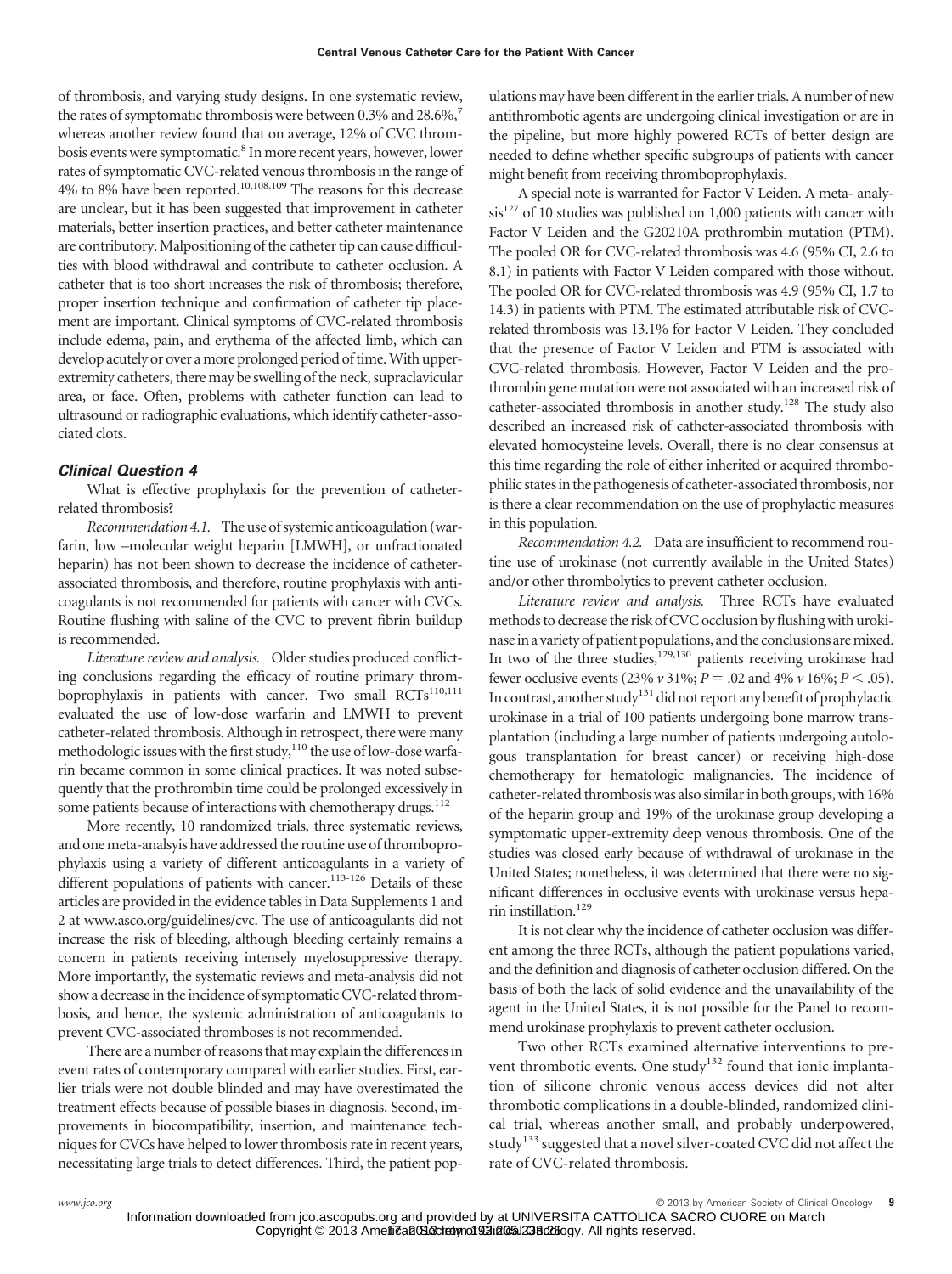# *Management of Catheter-Related Occlusion*

#### *Clinical Question 5*

What are effective treatments for the management of catheterrelated occlusions?

*Recommendation 5.1.* The instillation of 2-mg t-PA is recommended to restore patency and preserve catheter function.

Literature review and analysis. Four RCTs<sup>134-137</sup> have evaluated methods of restoring line patency using fibrinolytic therapy (alteplase [t-PA], reteplase, or tenecteplace), urokinase with t-PA, or urokinase with heparin (urokinase unavailable in the United States) for catheter occlusions.Most cancer centers have standard policies and procedures to treat asymptomatic CVC occlusions<sup>138</sup> with thrombolytic drugs. Although more studies are needed to establish a consensus for treatment of asymptomatic CVC-related thrombosis,<sup>139</sup> most are often diagnosed incidentally by cancer staging studies. Current data suggest that the treatment of incidental thrombi should be the same as treatment of symptomatic thrombi. These issues will be addressed in more detail in the forthcoming update (manuscript submitted, Lyman et al:VenousThromboembolism Prophylaxis and Treatment in Patients with Cancer: American Society of Clinical Oncology Clinical Practice Guideline Update).

*Recommendation 5.2.* Although it is appropriate to try to clear a thrombosis with the CVC in place, if there is radiologically confirmed thrombosis that does not respond to fibrinolytic therapy or if fibrinolytic or anticoagulation therapy is contraindicated, catheter removal is recommended. Prolonged retention of an unneeded CVC can lead to significant problems associatedwith thrombosis and fibrosis. Three to 6 months of anticoagulant therapy with LMWH or LMWH followed by warfarin (international normalized ratio, 2.0 to 3.0) is recommended for the treatment of symptomatic CVC thrombosis, with the duration depending on clinical issues in individual patients.

*Literature review and analysis.* There are no randomized trials of anticoagulant therapy in patients with acute symptomatic CVC thrombosis. The natural history of acute CVC thrombosis is unclear. Although pulmonary embolism can occur,<sup>140</sup> the incidence is less frequent than that of proximal deep vein thrombosis of the leg. Treatment of this condition is based on extrapolation of the results of acute deep leg vein thrombosis. The duration of anticoagulation therapy is unclear, but 3 to 6 months seems reasonable. It is possible (even likely) that the duration of anticoagulation can be shorter if the catheter has been removed. Additional clinical issues, such as the planned administration of intensive chemotherapy that will produce thrombocytopenia, should be considered in individual patients.

The timing of the removal of a CVC because of a CVC-related thrombosis is unclear. It is the expert opinion of the CVC Care Panel that it may not always be necessary to remove the catheter in patients with CVC-associated thrombosis. One alternative is to keep the CVC in place and to add systemic anticoagulants, but there are no RCTs addressing this issue. For patients with deep vein thrombi for whom there are contraindications for anticoagulation, such as those with active bleeding, platelet count  $<$  50,000/ $\mu$ L, or recent CNS bleeding or surgery, catheter removal is recommended, and anticoagulation therapy should be initiated if and/or when it becomes possible. Patients with cancer who have had their CVCs removed and then replaced without anticoagulation often experience recurrent thrombosis, but this has not been sufficiently studied. An important issue that needs to be studied is where to put the next CVC. Future research questions should include analyses of the development of postphlebitic syndrome, the importance and value of testing for thombophilia and inherited disorders such as Factor V Leiden in patients who experience thromboses, and the management of small pericatheter clots detected by imaging studies in otherwise asymptomatic patients. Other ideas for future research on CVC care for patients with cancer are available in Data Supplement 8 at [www.asco.org/guidelines.cvc.](www.asco.org/guidelines.cvc)

# **PATIENT AND CLINICIAN COMMUNICATION**

Adequate vascular access is critical for the patient with cancer and should be included in the patient assessment when making treatment decisions. Many CVCs are available; however, there is no evidencebased guideline for the selection of a particular CVC for each patient situation. Therefore, it is important for the oncologist to discuss CVC options, including risks and benefits, with the patient. It is important to explain to the patient that a central line may be inserted for one or more of the following reasons:

- Some chemotherapy drugs are not suitable to be administered into small veins in the hand or arm and must be administered in a larger vein for adequate dilution
- To allow some chemotherapy treatments, such as those administered by continuous infusion, to be administered at home and not require a lengthy hospital stay
- When extended chemotherapy treatments and frequent needle sticks to obtain blood samples are anticipated
- When a patient is felt to have poor venous access in the hands and arms not suitable for treatment infusions
- When a patient verbalizes or displays anxiety regarding needle sticks

When the oncologist and other practitioners determine that a CVC is required, it should be explained that a central line is a long narrow hollow tube made of soft plastic, which provides access to a large vein in the chest. The entrance location of the catheter is dependent on the type of central line, including tunneled, implanted, and PICC. Long-term CVCs can be used for medication administration, blood products, total parenteral nutrition, and blood drawing. Patients and caregivers of outpatients should be instructed about how to monitor for infection at the entrance-exit sites and to report other signs of infection or thrombosis such as fever or pain. The patient should be informed about his or her catheter, as follows:

#### *Types of Catheters*

*Nontunneled catheters.* When these catheters are used, they are most commonly placed into the subclavian vein (under the collar bone) or internal jugular vein in the neck. With proper care from a dedicated team, these catheters can facilitate the administration of fluids and chemotherapy as well as the drawing of blood samples, often for the entire duration of therapy. These will require sutures at the sitewhere the catheter exits the skin. These catheters do not require that a patient go to the operating room or have general anesthesia, and they can be removed easily when no longer needed. In urgent situations for short-term use, these catheters can be placed into the large veins of the neck or groin but should be removed as quickly as possible because they carry a higher risk of complications.

*Tunneled catheters.* Tunneled catheters, sometimes referred to as Hickman catheters, are inserted by puncturing the vein below the collar bone or lower neck (the insertion site) and secured by threading

Information downloaded from jco.ascopubs.org and provided by at UNIVERSITA CATTOLICA SACRO CUORE on March<br>Copyright © 2013 Ame**fical Biotety of Stan Diggs Schoo**gy. All rights reserved.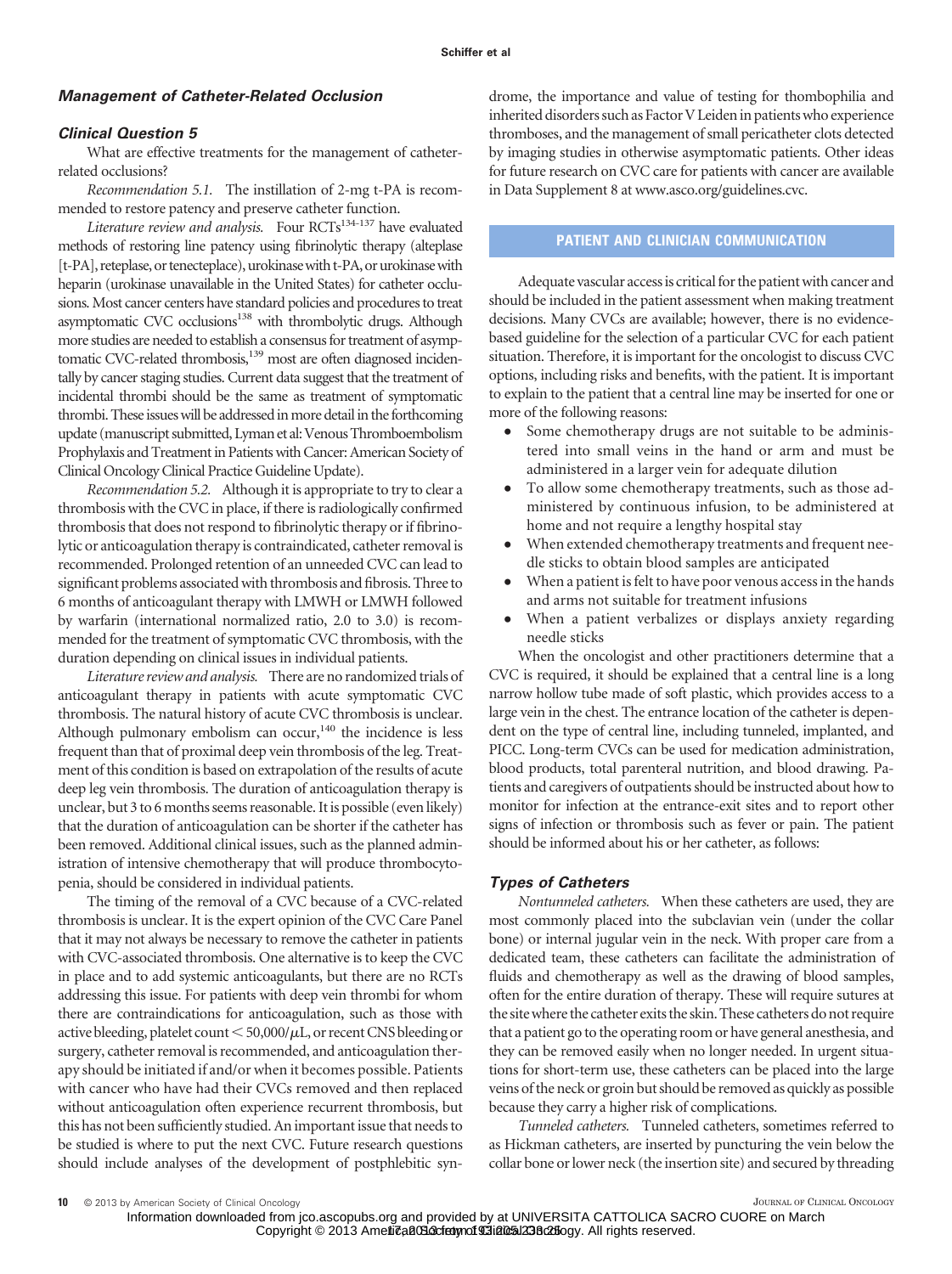the line under the skin, exiting above the nipple on the chest wall (the exit site). The line may have a small Dacron cuff around it that imbeds into the tissue in the skin tunnel to prevent it from falling out. A small cut is made at both the insertion and exit sites, requiring one or two stitches in each. The stitches are removed in approximately 3 weeks when the cuff is secure, and the skin has healed. No needle sticks are needed with this type of catheter. Complications may include infection or bleeding at the entrance-exit site or in the subcutaneous tunnel, blood clots in or around the catheter, lung collapse during insertion, and catheter occlusion.

*Implanted catheters.* The implantable catheter or port consists of a catheter attached to a reservoir that is implanted into a surgically created pocket on the chest wall or upper arm. A needle is inserted through the skin to the septum of the port to access the reservoir. Advantages of this type of catheter are reduced risk of infection, less frequent flushing, and less interference with daily activities. Complications may include infection of the port site or catheter, blood clots in or around the catheter, lung collapse during insertion, and catheter occlusion.

*Peripherally Inserted Central Catheters.* The PICC line is inserted into the upper arm veins and threaded into the larger veins in the chest. This catheter is intended for patients requiring up to 12 months of IV therapy. An advantage of this type of catheter is the lack of needle sticks and placement at the bedside. Disadvantages include more frequent flushing and dressing changes. Complications may include infection at the exit site, blood clots in or around the catheter, and catheter occlusion. Placement of these types of catheters above the antecubital fossa diminishes the likelihood of thrombophlebitis.

Reliable venous access is critical for the patient with cancer to prevent delays in treatment. Effective communication among the oncologist, the individuals placing the venous access device, and most importantly the patient during the treatmentplanning phase will promote improved patient outcomes. More patient information about CVCs in cancer treatment, including information about monitoring and caring for catheters at home, can be found at [www.cancer.net,](www.cancer.net) specifically [www.cancer.](www.cancer.net/patient/All+About+Cancer/Cancer.Net+Feature+Articles/Treatments%2C+Tests%2C+and+Procedures/Catheters+and+Ports+in+Cancer+Treatment) net/patient/All+About+[Cancer/Cancer.Net](www.cancer.net/patient/All+About+Cancer/Cancer.Net+Feature+Articles/Treatments%2C+Tests%2C+and+Procedures/Catheters+and+Ports+in+Cancer+Treatment)+Feature+Articles/  $Treatments\%2C+Tests\%2C+ and+Proceedures/Catheters+ and+$ Ports+in+Cancer+[Treatment.](www.cancer.net/patient/All+About+Cancer/Cancer.Net+Feature+Articles/Treatments%2C+Tests%2C+and+Procedures/Catheters+and+Ports+in+Cancer+Treatment)

# **HEALTH DISPARITIES**

Although ASCO clinical practice guidelines represent expert recommendations on the best practices in disease management to

#### **REFERENCES**

**1.** Pronovost P, Needham D, Berenholtz S, et al: An intervention to decrease catheter-related bloodstream infections in the ICU. N Engl J Med 355:2725-2732, 2006

**2.** Pronovost P: Interventions to decrease catheter-related bloodstream infections in the ICU: The Keystone Intensive Care Unit Project. Am J Infect Control 36:S171.e1-S171.e5, 2008

3. Teichgräber UK, Pfitzmann R, Hofmann HA: Central venous port systems as an integral part of chemotherapy. Dtsch Arztebl Int 108:147- 153, 2011; quiz, 154

4. Bouza E, Burillo A, Muñoz P: Catheterrelated infections: Diagnosis and intravascular treatment. Clin Microbiol Infect 8:265-274, 2002

provide the highest level of cancer care, it is important to note that many patients have limited access to medical care. Racial and ethnic disparities in health care contribute significantly to this problem in the United States. Racial/ethnic minority patients with cancer suffer disproportionately from comorbidities, can experience substantial obstacles to receiving care, are more likely to be uninsured, and are at greater risk of receiving poorer quality care than other Americans.<sup>141-144</sup> Many other patients lack access to care because they live at a distance from appropriate treatment facilities.

Awareness of these disparities in access to care should be considered in the context of this clinical practice guideline, and health care providers should strive to deliver the highest level of cancer care to these vulnerable populations. In particular, the availability of adequate home care for catheter maintenance might vary widely among different patient populations and could influence the choice of CVC. The role of the oncologist/ hematologist in guiding patient decisions should not be minimized. Furthermore, although in the overall scheme of a patient's care, the placement of a venous access device may seem minor, it can present difficulties that can dramatically affect a patient's ability to receive appropriate treatment.

# **ADDITIONAL RESOURCES**

Data supplements, including evidence tables, and clinical tools and resources can be found a[t www.asco.org/guidelines/cvc.](www.asco.org/guidelines/cvc) Patient information is available at [www.cancer.net.](www.cancer.net)

#### **AUTHORS' DISCLOSURES OF POTENTIAL CONFLICTS OF INTEREST**

The author(s) indicated no potential conflicts of interest.

# **AUTHOR CONTRIBUTIONS**

**Administrative support:** Pamela B. Mangu **Manuscript writing:** All authors **Final approval of manuscript:** All authors

**5.** Safdar N, Maki DG: Use of vancomycincontaining lock or flush solutions for prevention of bloodstream infection associated with central venous access devices: A meta-analysis of prospective, randomized trials. Clin Infect Dis 43:474-484, 2006

**6.** Maki DG, Kluger DM, Crnich CJ: The risk of bloodstream infection in adults with different intravascular devices: A systematic review of 200 published prospective studies. Mayo Clin Proc 81:1159-1171, 2006

**7.** Verso M, Agnelli G: Venous thromboembolism associated with long-term use of central venous catheters in cancer patients. J Clin Oncol 21:3665-3675, 2003

**8.** Kuter DJ: Thrombotic complications of central venous catheters in cancer patients. Oncologist 9:207-216, 2004

**9.** Akl EA, Kamath G, Yosuico V, et al: Thromboprophylaxis for patients with cancer and central venous catheters: A systematic review and a metaanalysis. Cancer 112:2483-2492, 2008

**10.** Lee AY, Levine MN, Butler G, et al: Incidence, risk factors, and outcomes of catheterrelated thrombosis in adult patients with cancer. J Clin Oncol 24:1404-1408, 2006

11. Fätkenheuer G, Buchheidt D, Cornely OA, et al: Central venous catheter (CVC)-related infections in neutropenic patients: Guidelines of the Infectious Diseases Working Party (AGIHO) of the German Society of Hematology and Oncology (DGHO). Ann Hematol 82:S149-S157, 2003 (suppl 2)

**12.** Debourdeau P, Farge-Bancel D, Bosquet L, et al: 2008 standards, options: Recommendations for venous thromboembolic events (VTE) treatment and central venous catheter thrombosis

*www.jco.org* © 2013 by American Society of Clinical Oncology **11** Information downloaded from jco.ascopubs.org and provided by at UNIVERSITA CATTOLICA SACRO CUORE on March

Copyright © 2013 Amerlica a Bociety not Cila Mas 238 235 ogy. All rights reserved.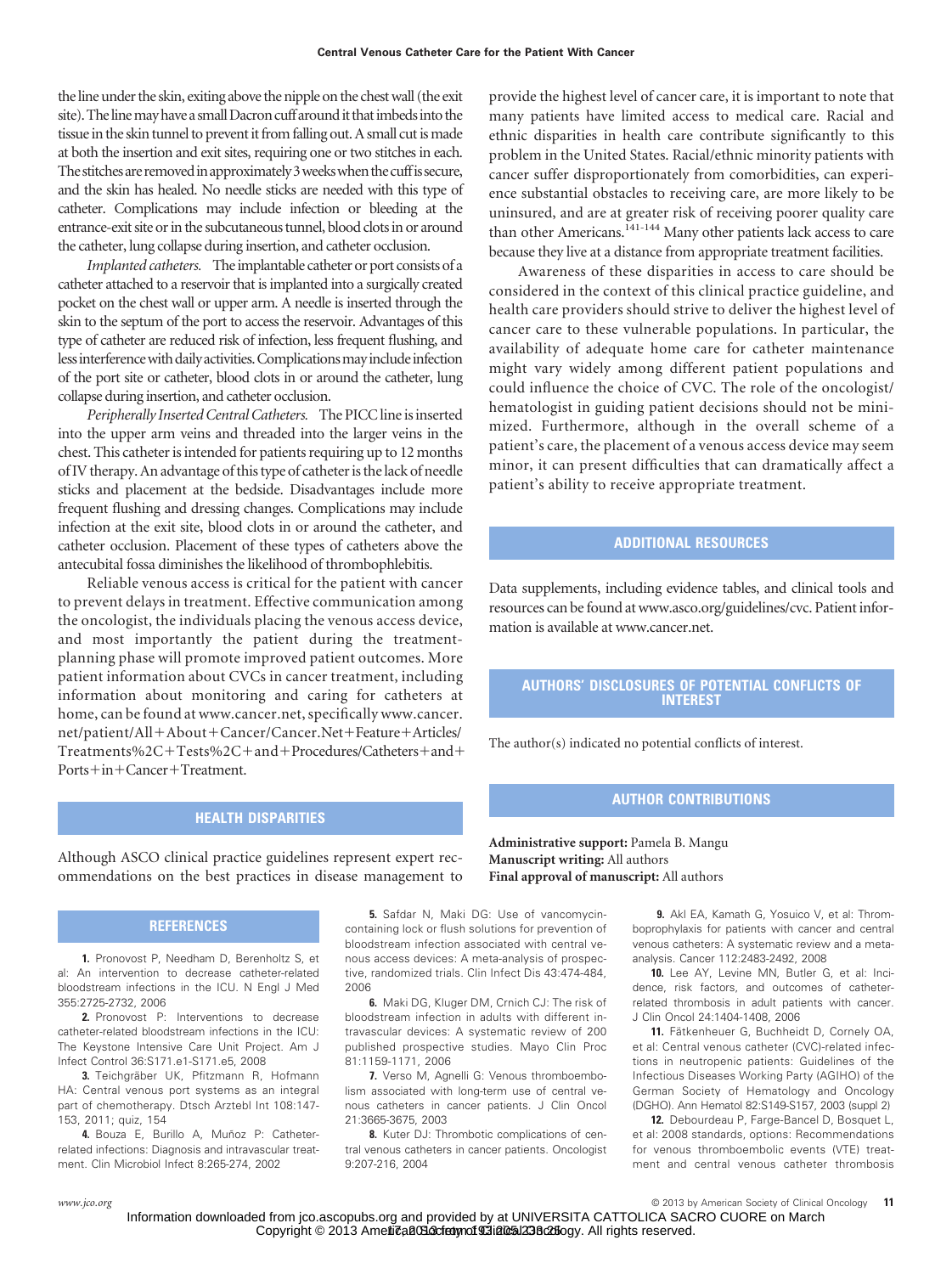(CVCT) management in cancer patients [in French]. Bull Cancer 95:750-761, 2008

**13.** Wolf HH, Leithäuser M, Maschmeyer G, et al: Central venous catheter-related infections in hematology and oncology: Guidelines of the Infectious Diseases Working Party (AGIHO) of the German Society of Hematology and Oncology (DGHO). Ann Hematol 87:863-876, 2008

**14.** O'Grady NP, Alexander M, Burns LA, et al: Guidelines for the prevention of intravascular catheter-related infections. Clin Infect Dis 52:e162 e193, 2011

**15.** Makower D, Sparano JA, Wadler S, et al: A pilot study of edrecolomab (Panorex, 17-1A antibody) and capecitabine in patients with advanced or metastatic adenocarcinoma. Cancer Invest 21:177- 184, 2003

**16.** Miller DL, O'Grady NP: Guidelines for the prevention of intravascular catheter-related infections: Recommendations relevant to interventional radiology. J Vasc Interv Radiol 14:S355-S358, 2003

17. Johansson E, Björkholm M, Björvell H, et al: Totally implantable subcutaneous port system versus central venous catheter placed before induction chemotherapy in patients with acute leukaemia: A randomized study. Support Care Cancer 12:99-105, 2004

**18.** Carlo JT, Lamont JP, McCarty TM, et al: A prospective randomized trial demonstrating valved implantable ports have fewer complications and lower overall cost than nonvalved implantable ports. Am J Surg 188:722-727, 2004

**19.** Biffi R, De Braud F, Orsi F, et al: A randomized, prospective trial of central venous ports connected to standard open-ended or Groshong catheters in adult oncology patients. Cancer 92:1204-1212, 2001

**20.** Warner BW, Haygood MM, Davies SL, et al: A randomized, prospective trial of standard Hickman compared with Groshong central venous catheters in pediatric oncology patients. J Am Coll Surg 183: 140-144, 1996

**21.** Henneberg SW, Jungersen D, Hole P: Durability of central venous catheters: A randomized trial in children with malignant diseases. Paediatr Anaesth 6:449-451, 1996

**22.** Mueller BU, Skelton J, Callender DP, et al: A prospective randomized trial comparing the infectious and noninfectious complications of an externalized catheter versus a subcutaneously implanted device in cancer patients. J Clin Oncol 10:1943- 1948, 1992

**23.** Haire WD, Lieberman RP, Lund GB, et al: Thrombotic complications of silicone rubber catheters during autologous marrow and peripheral stem cell transplantation: Prospective comparison of Hickman and Groshong catheters. Bone Marrow Transplant 7:57-59, 1991

**24.** Kappers-Klunne MC, Degener JE, Stijnen T, et al: Complications from long-term indwelling central venous catheters in hematologic patients with special reference to infection. Cancer 64:1747-1752, 1989

**25.** Carde P, Cosset-Delaigue MF, Laplanche A, et al: Classical external indwelling central venous catheter versus totally implanted venous access systems for chemotherapy administration: A randomized trial in 100 patients with solid tumors. Eur J Cancer Clin Oncol 25:939-944, 1989

26. Teichgräber UK, Streitparth F, Cho CH, et al: A comparison of clinical outcomes with regular- and low-profile totally implanted central venous port systems. Cardiovasc Intervent Radiol 32:975-979, 2009

27. Zürcher M, Tramèr MR, Walder B: Colonization and bloodstream infection with single- versus multi-lumen central venous catheters: A quantitative systematic review. Anesth Analg 99:177-182, 2004

**28.** Dezfulian C, Lavelle J, Nallamothu BK, et al: Rates of infection for single-lumen versus multilumen central venous catheters: A meta-analysis. Crit Care Med 31:2385-2390, 2003

**29.** Biffi R, Orsi F, Pozzi S, et al: Best choice of central venous insertion site for the prevention of catheter-related complications in adult patients who need cancer therapy: A randomized trial. Ann Oncol 20:935-940, 2009

**30.** Unal AE, Bayar S, Arat M, et al: Malpositioning of Hickman catheters, left versus right sided attempts. Transfus Apheresis Sci 28:9-12, 2003

**31.** Timsit JF, Sebille V, Farkas JC, et al: Effect of subcutaneous tunneling on internal jugular catheterrelated sepsis in critically ill patients: A prospective randomized multicenter study. JAMA 276:1416- 1420, 1996

**32.** Andrivet P, Bacquer A, Ngoc CV, et al: Lack of clinical benefit from subcutaneous tunnel insertion of central venous catheters in immunocompromised patients. Clin Infect Dis 18:199-206, 1994

**33.** de Cicco M, Panarello G, Chiaradia V, et al: Source and route of microbial colonisation of parenteral nutrition catheters. Lancet 2:1258-1261, 1989

**34.** Ruesch S, Walder B, Tramèr MR: Complications of central venous catheters: Internal jugular versus subclavian access: A systematic review. Crit Care Med 30:454-460, 2002

**35.** Goetz AM, Wagener MM, Miller JM, et al: Risk of infection due to central venous catheters: Effect of site of placement and catheter type. Infect Control Hosp Epidemiol 19:842-845, 1998

**36.** Mitchell MD, Agarwal R, Hecht TE, et al: Nonpharmacologic interventions for prevention of catheter-related thrombosis: A systematic review. J Crit Care [epub ahead of print on September 13, 2012]

**37.** Boland A, Haycox A, Bagust A, et al: A randomised controlled trial to evaluate the clinical and cost-effectiveness of Hickman line insertions in adult cancer patients by nurses. Health Technol Assess 7:iii, ix-x, 1-99, 2003

**38.** Bold RJ, Winchester DJ, Madary AR, et al: Prospective, randomized trial of Doppler-assisted subclavian vein catheterization. Arch Surg 133:1089- 1093, 1998

**39.** Mansfield PF, Hohn DC, Fornage BD, et al: Complications and failures of subclavian-vein catheterization. N Engl J Med 331:1735-1738, 1994

**40.** Chu KS, Hsu JH, Wang SS, et al: Accurate central venous port-A catheter placement: Intravenous electrocardiography and surface landmark techniques compared by using transesophageal echocardiography. Anesth Analg 98:910-914, 2004

**41.** Calvert N, Hind D, McWilliams RG, et al: The effectiveness and cost-effectiveness of ultrasound locating devices for central venous access: A systematic review and economic evaluation. Health Technol Assess 7:1-84, 2003

**42.** Keenan SP: Use of ultrasound to place central lines. J Crit Care 17:126-137, 2002

**43.** Randolph AG, Cook DJ, Gonzales CA, et al: Ultrasound guidance for placement of central venous catheters: A meta-analysis of the literature. Crit Care Med 24:2053-2058, 1996

**44.** Mermel LA, Allon M, Bouza E, et al: Clinical practice guidelines for the diagnosis and management of intravascular catheter-related infection: 2009 Update by the Infectious Diseases Society of America. Clin Infect Dis 49:1-45, 2009

**45.** Eggimann P: Prevention of intravascular catheter infection. Curr Opin Infect Dis 20:360-369, 2007

**46.** Møller T, Borregaard N, Tvede M, et al: Patient education–a strategy for prevention of infections caused by permanent central venous catheters in patients with haematological malignancies: A randomized clinical trial. J Hosp Infect 61:330-341, 2005

**47.** Bagnall-Reeb H: Evidence for the use of the antibiotic lock technique. J Infus Nurs 27:118-122, 2004

**48.** Institute for Healthcare Improvement: Prevent Central Line Infection. [http://www.ihi.org/explore/](http://www.ihi.org/explore/CentralLineInfection/Pages/default.aspx) [CentralLineInfection/Pages/default.aspx](http://www.ihi.org/explore/CentralLineInfection/Pages/default.aspx)

**49.** Hu KK, Lipsky BA, Veenstra DL, et al: Using maximal sterile barriers to prevent central venous catheter-related infection: A systematic evidencebased review. Am J Infect Control 32:142-146, 2004

**50.** Ruschulte H, Franke M, Gastmeier P, et al: Prevention of central venous catheter related infections with chlorhexidine gluconate impregnated wound dressings: A randomized controlled trial. Ann Hematol 88:267-272, 2009

**51.** Mimoz O, Villeminey S, Ragot S, et al: Chlorhexidine-based antiseptic solution vs alcoholbased povidone-iodine for central venous catheter care. Arch Intern Med 167:2066-2072, 2007

**52.** Chambers ST, Sanders J, Patton WN, et al: Reduction of exit-site infections of tunnelled intravascular catheters among neutropenic patients by sustained-release chlorhexidine dressings: Results from a prospective randomized controlled trial. J Hosp Infect 61:53-61, 2005

**53.** Ho KM, Litton E: Use of chlorhexidineimpregnated dressing to prevent vascular and epidural catheter colonization and infection: A meta-analysis. J Antimicrob Chemother 58:281-287, 2006

**54.** Vokurka S, Bystricka E, Visokaiova M, et al: Once- versus twice-weekly changing of central venous catheter occlusive dressing in intensive chemotherapy patients: Results of a randomized multicenter study. Med Sci Monit 15:CR107- CR110, 2009

**55.** Olson K, Rennie RP, Hanson J, et al: Evaluation of a no-dressing intervention for tunneled central venous catheter exit sites. J Infus Nurs 27:37-44, 2004

**56.** Giles Y, Aksoy M, Tezelman S: What really affects the incidence of central venous catheterrelated infections for short-term catheterization? Acta Chir Belg 102:256-258, 2002

**57.** Laura R, Degl'Innocenti M, Mocali M, et al: Comparison of two different time interval protocols for central venous catheter dressing in bone marrow transplant patients: Results of a randomized, multicenter study—The Italian Nurse Bone Marrow Transplant Group (GITMO). Haematologica 85:275- 279, 2000

**58.** Brandt B, DePalma J, Irwin M, et al: Comparison of central venous catheter dressings in bone marrow transplant recipients. Oncol Nurs Forum 23:829-836, 1996

**59.** Engervall P, Ringertz S, Hagman E, et al: Change of central venous catheter dressings twice a week is superior to once a week in patients with haematological malignancies. J Hosp Infect 29:275- 286, 1995

**60.** Shivnan JC, McGuire D, Freedman S, et al: A comparison of transparent adherent and dry sterile gauze dressings for long-term central catheters in patients undergoing bone marrow transplant. Oncol Nurs Forum 18:1349-1356, 1991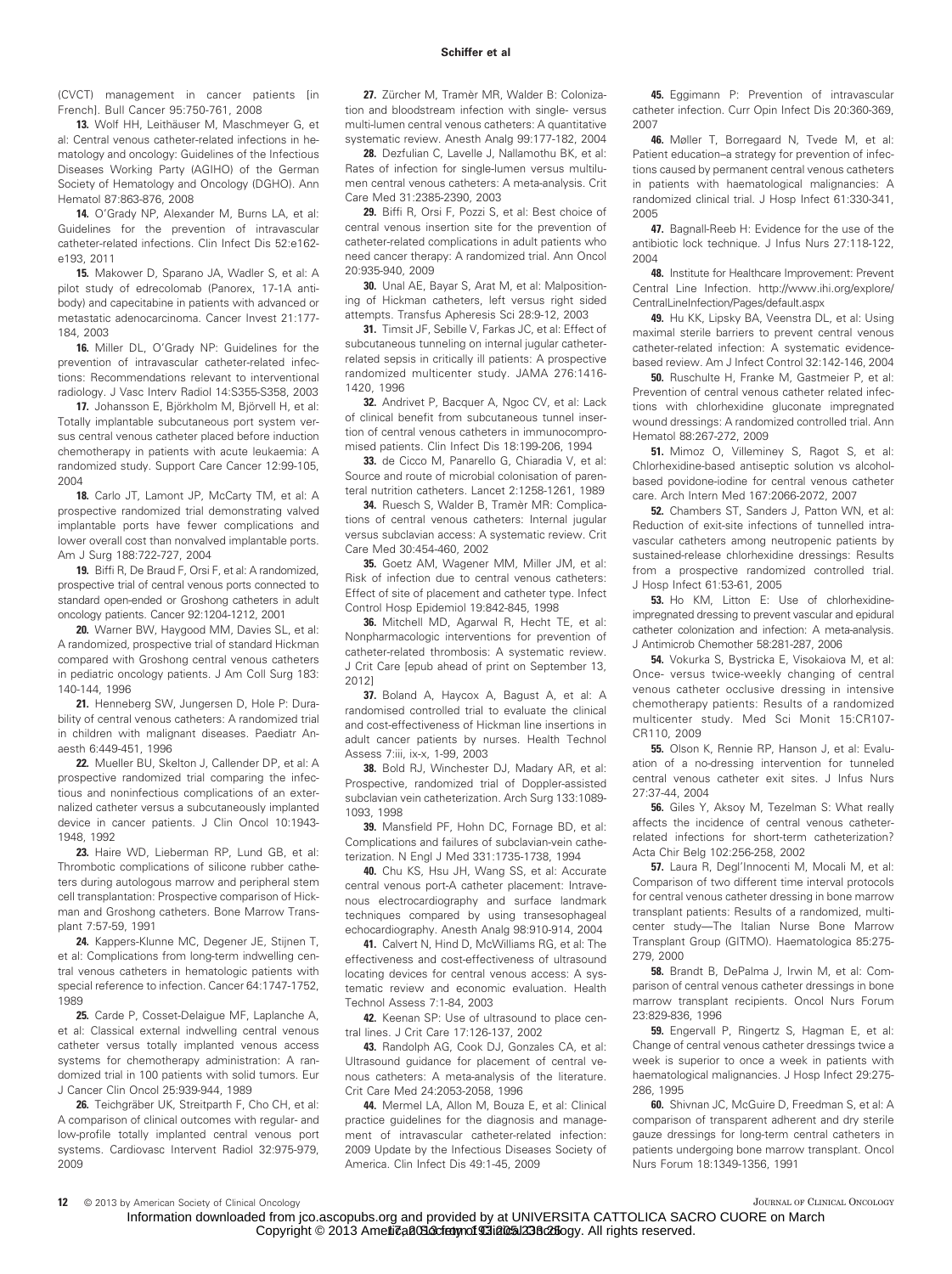**61.** Benhamou E, Fessard E, Com-Nougué C, et al: Less frequent catheter dressing changes decrease local cutaneous toxicity of high-dose chemotherapy in children, without increasing the rate of catheter-related infections: Results of a randomised trial. Bone Marrow Transplant 29:653-658, 2002

**62.** deMoissac D, Jensen L: Changing i.v. administration sets: Is 48 versus 24 hours safe for neutropenic patients with cancer? Oncol Nurs Forum 25: 907-913, 1998

**63.** Powell C, Kudsk KA, Kulich PA, et al: Effect of frequent guidewire changes on triple-lumen catheter sepsis. JPEN J Parenter Enteral Nutr 12:462- 464, 1988

**64.** Cook D, Randolph A, Kernerman P, et al: Central venous catheter replacement strategies: A systematic review of the literature. Crit Care Med 25:1417-1424, 1997

**65.** Gillies D, O'Riordan L, Wallen M, et al: Timing of intravenous administration set changes: A systematic review. Infect Control Hosp Epidemiol 25:240-250, 2004

**66.** Jaeger K, Zenz S, Jüttner B, et al: Reduction of catheter-related infections in neutropenic patients: A prospective controlled randomized trial using a chlorhexidine and silver sulfadiazine-impregnated central venous catheter. Ann Hematol 84:258-262, 2005

**67.** Ostendorf T, Meinhold A, Harter C, et al: Chlorhexidine and silver-sulfadiazine coated central venous catheters in haematological patients-a double-blind, randomised, prospective, controlled trial. Support Care Cancer 13:993-1000, 2005

**68.** Stoiser B, Kofler J, Staudinger T, et al: Contamination of central venous catheters in immunocompromised patients: A comparison between two different types of central venous catheters. J Hosp Infect 50:202-206, 2002

**69.** Logghe C, Van Ossel C, D'Hoore W, et al: Evaluation of chlorhexidine and silver-sulfadiazine impregnated central venous catheters for the prevention of bloodstream infection in leukaemic patients: A randomized controlled trial. J Hosp Infect 37:145-156, 1997

**70.** Groeger JS, Lucas AB, Coit D, et al: A prospective, randomized evaluation of the effect of silver impregnated subcutaneous cuffs for preventing tunneled chronic venous access catheter infections in cancer patients. Ann Surg 218:206-210, 1993

**71.** Veenstra DL, Saint S, Saha S, et al: Efficacy of antiseptic-impregnated central venous catheters in preventing catheter-related bloodstream infection: A meta-analysis. JAMA 281:261-267, 1999

72. Niël-Weise BS, Stijnen T, van den Broek PJ: Anti-infective-treated central venous catheters for total parenteral nutrition or chemotherapy: A systematic review. J Hosp Infect 69:114-123, 2008

**73.** Hanna H, Benjamin R, Chatzinikolaou I, et al: Long-term silicone central venous catheters impregnated with minocycline and rifampin decrease rates of catheter-related bloodstream infection in cancer patients: A prospective randomized clinical trial. J Clin Oncol 22:3163-3171, 2004

**74.** Darouiche RO, Berger DH, Khardori N, et al: Comparison of antimicrobial impregnation with tunneling of long-term central venous catheters: A randomized controlled trial. Ann Surg 242:193-200, 2005

**75.** Marin MG, Lee JC, Skurnick JH: Prevention of nosocomial bloodstream infections: Effectiveness of antimicrobial-impregnated and heparinbonded central venous catheters. Crit Care Med 28:3332-3338, 2000

**76.** Abdelkefi A, Achour W, Ben Othman T, et al: Use of heparin-coated central venous lines to prevent catheter-related bloodstream infection. J Support Oncol 5:273-278, 2007

**77.** Pronovost PJ, Goeschel CA, Colantuoni E, et al: Sustaining reductions in catheter related bloodstream infections in Michigan intensive care units: Observational study. BMJ 340:c309, 2010

**78.** Ranson MR, Oppenheim BA, Jackson A, et al: Double-blind placebo controlled study of vancomycin prophylaxis for central venous catheter insertion in cancer patients. J Hosp Infect 15:95-102, 1990

**79.** Lim SH, Smith MP, Salooja N, et al: A prospective randomized study of prophylactic teicoplanin to prevent early Hickman catheter-related sepsis in patients receiving intensive chemotherapy for haematological malignancies. J Antimicrob Chemother 28:109-116, 1991

**80.** Vassilomanolakis M, Plataniotis G, Koumakis G, et al: Central venous catheter-related infections after bone marrow transplantation in patients with malignancies: A prospective study with short-course vancomycin prophylaxis. Bone Marrow Transplant 15:77-80, 1995

**81.** Aquino VM, Sandler ES, Mustafa MM, et al: A prospective double-blind randomized trial of urokinase flushes to prevent bacteremia resulting from luminal colonization of subcutaneous central venous catheters. J Pediatr Hematol Oncol 24:710-713, 2002

**82.** Bock SN, Lee RE, Fisher B, et al: A prospective randomized trial evaluating prophylactic antibiotics to prevent triple-lumen catheter-related sepsis in patients treated with immunotherapy. J Clin Oncol 8:161-169, 1990

**83.** Raad II, Hachem RY, Abi-Said D, et al: A prospective crossover randomized trial of novobiocin and rifampin prophylaxis for the prevention of intravascular catheter infections in cancer patients treated with interleukin-2. Cancer 82:403-411, 1998

**84.** van de Wetering MD, van Woensel JB: Prophylactic antibiotics for preventing early central venous catheter Gram positive infections in oncology patients. Cochrane Database Syst Rev 1:CD003295, 2007

**85.** Cesaro S, Tridello G, Cavaliere M, et al: Prospective, randomized trial of two different modalities of flushing central venous catheters in pediatric patients with cancer. J Clin Oncol 27:2059-2065, 2009

**86.** Randolph AG, Cook DJ, Gonzales CA, et al: Benefit of heparin in central venous and pulmonary artery catheters: A meta-analysis of randomized controlled trials. Chest 113:165-171, 1998

**87.** Schallom ME, Prentice D, Sona C, et al: Heparin or 0.9% sodium chloride to maintain central venous catheter patency: A randomized trial. Crit Care Med 40:1820-1826, 2012

**88.** Sanders J, Pithie A, Ganly P, et al: A prospective double-blind randomized trial comparing intraluminal ethanol with heparinized saline for the prevention of catheter-associated bloodstream infection in immunosuppressed haematology patients. J Antimicrob Chemother 62:809-815, 2008

89. Fortún J, Grill F, Martín-Dávila P, et al: Treatment of long-term intravascular catheter-related bacteraemia with antibiotic-lock therapy. J Antimicrob Chemother 58:816-821, 2006

**90.** Henrickson KJ, Axtell RA, Hoover SM, et al: Prevention of central venous catheter-related infections and thrombotic events in immunocompromised children by the use of vancomycin/ ciprofloxacin/heparin flush solution: A randomized,

multicenter, double-blind trial. J Clin Oncol 18:1269- 1278, 2000

91. Carratalà J, Niubó J, Fernández-Sevilla A, et al: Randomized, double-blind trial of an antibioticlock technique for prevention of gram-positive central venous catheter-related infection in neutropenic patients with cancer. Antimicrob Agents Chemother 43:2200-2204, 1999

**92.** Daghistani D, Horn M, Rodriguez Z, et al: Prevention of indwelling central venous catheter sepsis. Med Pediatr Oncol 26:405-408, 1996

**93.** Wiernikowski JT, Elder-Thornley D, Dawson S, et al: Bacterial colonization of tunneled right atrial catheters in pediatric oncology: A comparison of sterile saline and bacteriostatic saline flush solutions. Am J Pediatr Hematol Oncol 13:137-140, 1991

**94.** Barriga FJ, Varas M, Potin M, et al: Efficacy of a vancomycin solution to prevent bacteremia associated with an indwelling central venous catheter in neutropenic and non-neutropenic cancer patients. Med Pediatr Oncol 28:196-200, 1997

**95.** Schwartz C, Henrickson KJ, Roghmann K, et al: Prevention of bacteremia attributed to luminal colonization of tunneled central venous catheters with vancomycin-susceptible organisms. J Clin Oncol 8:1591-1597, 1990

**96.** Rackoff WR, Weiman M, Jakobowski D, et al: A randomized, controlled trial of the efficacy of a heparin and vancomycin solution in preventing central venous catheter infections in children. J Pediatr 127:147-151, 1995

**97.** van Rooden CJ, Schippers EF, Guiot HF, et al: Prevention of coagulase-negative staphylococcal central venous catheter-related infection using urokinase rinses: A randomized double-blind controlled trial in patients with hematologic malignancies. J Clin Oncol 26:428-433, 2008

**98.** Kethireddy S, Safdar N: Urokinase lock or flush solution for prevention of bloodstream infections associated with central venous catheters for chemotherapy: A meta-analysis of prospective randomized trials. J Vasc Access 9:51-57, 2008

**99.** Blot F, Schmidt E, Nitenberg G, et al: Earlier positivity of central-venous- versus peripheral-blood cultures is highly predictive of catheter-related sepsis. J Clin Microbiol 36:105-109, 1998

**100.** Freifeld AG, Bow EJ, Sepkowitz KA, et al: Clinical practice guideline for the use of antimicrobial agents in neutropenic patients with cancer: 2010 update by the Infectious Diseases Society of America. Clin Infect Dis 52:427-431, 2011

**101.** Smith SR, Cheesbrough J, Spearing R, et al: Randomized prospective study comparing vancomycin with teicoplanin in the treatment of infections associated with Hickman catheters. Antimicrob Agents Chemother 33:1193-1197, 1989

**102.** Lazarus HM, Lowder JN, Anderson JM, et al: A prospective randomized trial of central venous catheter removal versus intravenous amphotericin B in febrile neutropenic patients. JPEN J Parenter Enteral Nutr 8:501-505, 1984

**103.** Atkinson JB, Chamberlin K, Boody BA: A prospective randomized trial of urokinase as an adjuvant in the treatment of proven Hickman catheter sepsis. J Pediatr Surg 33:714-716, 1998

**104.** La Quaglia MP, Caldwell C, Lucas A, et al: A prospective randomized double-blind trial of bolus urokinase in the treatment of established Hickman catheter sepsis in children. J Pediatr Surg 29:742- 745, 1994

**105.** Ghanem GA, Boktour M, Warneke C, et al: Catheter-related Staphylococcus aureus bacteremia in cancer patients: High rate of complications with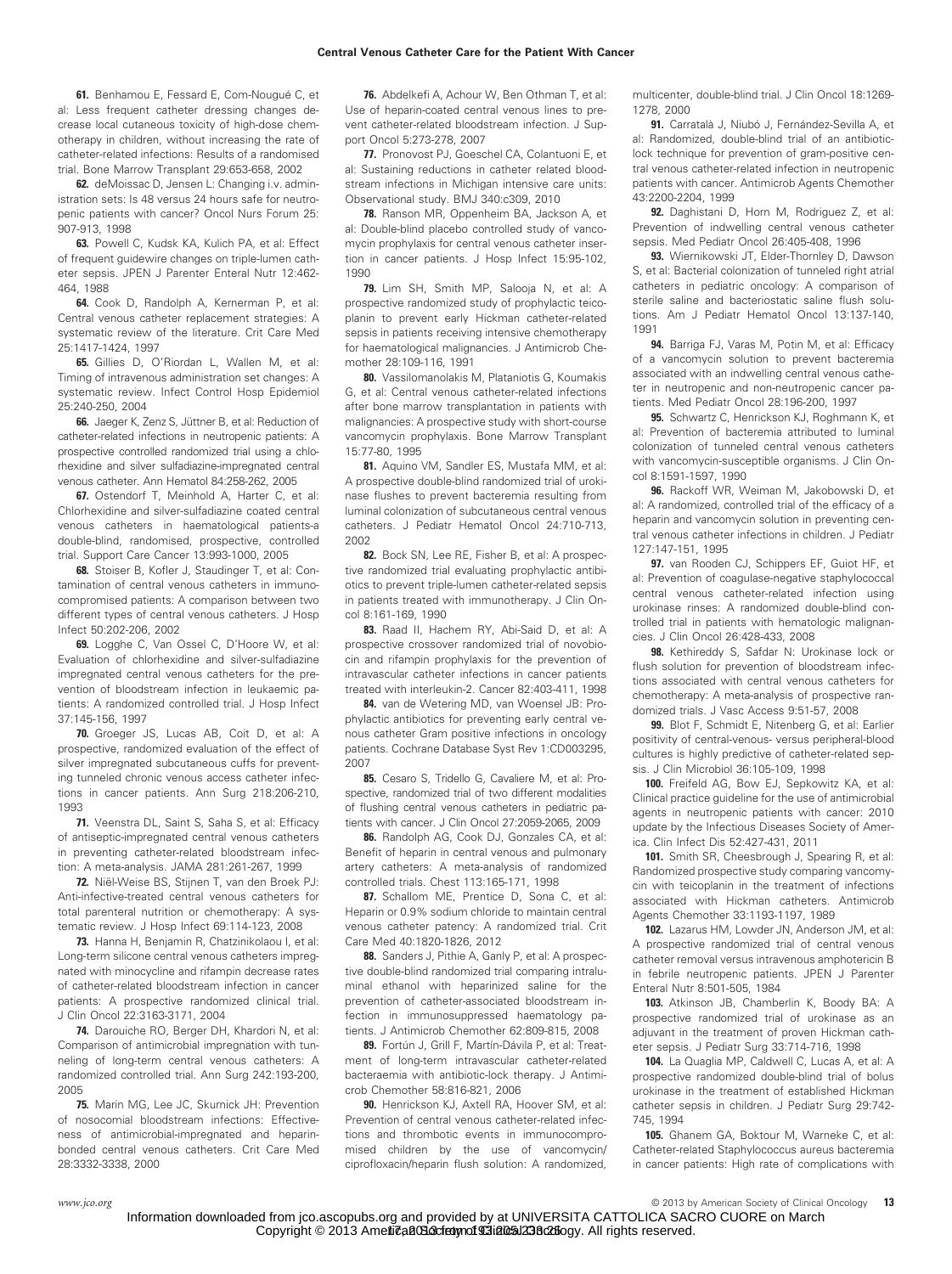therapeutic implications. Medicine (Baltimore) 86: 54-60, 2007

**106.** Lyman GH, Khorana AA, Falanga A, et al: American Society of Clinical Oncology guideline: Recommendations for venous thromboembolism prophylaxis and treatment in patients with cancer. J Clin Oncol 25:5490-5505, 2007

**107.** Glaser DW, Medeiros D, Rollins N, et al: Catheter-related thrombosis in children with cancer. J Pediatr 138:255-259, 2001

**108.** Akl EA, Rohilla S, Barba M, et al: Anticoagulation for the initial treatment of venous thromboembolism in patients with cancer: A systematic review. Cancer 113:1685-1694, 2008

**109.** Linenberger ML: Catheter-related thrombosis: Risks, diagnosis, and management. J Natl Compr Canc Netw 4:889-901, 2006

**110.** Bern MM, Lokich JJ, Wallach SR, et al: Very low doses of warfarin can prevent thrombosis in central venous catheters: A randomized prospective trial. Ann Intern Med 112:423-428, 1990

**111.** Monreal M, Alastrue A, Rull M, et al: Upper extremity deep venous thrombosis in cancer patients with venous access devices: Prophylaxis with a low molecular weight heparin (Fragmin). Thromb Haemost 75:251-253, 1996

**112.** Masci G, Magagnoli M, Zucali PA, et al: Minidose warfarin prophylaxis for catheterassociated thrombosis in cancer patients: Can it be safely associated with fluorouracil-based chemotherapy? J Clin Oncol 21:736-739, 2003

**113.** De Cicco M, Matovic M, Balestreri L, et al: Early and short-term acenocumarine or dalteparin for the prevention of central vein catheter-related thrombosis in cancer patients: A randomized controlled study based on serial venographies. Ann Oncol 20:1936-1942, 2009

**114.** Young AM, Billingham LJ, Begum G, et al: Warfarin thromboprophylaxis in cancer patients with central venous catheters (WARP): An open-label randomised trial. Lancet 373:567-574, 2009

**115.** Horne MK, McCloskey DJ, Calis K, et al: Use of heparin versus lepirudin flushes to prevent withdrawal occlusion of central venous access devices. Pharmacotherapy 26:1262-1267, 2006

**116.** Niers TM, Di Nisio M, Klerk CP, et al: Prevention of catheter-related venous thrombosis with nadroparin in patients receiving chemotherapy for hematologic malignancies: A randomized, placebocontrolled study. J Thromb Haemost 5:1878-1882, 2007

117. Karthaus M, Kretzschmar A, Kröning H, et al: Dalteparin for prevention of catheter-related complications in cancer patients with central venous catheters: Final results of a double-blind, placebo-controlled phase III trial. Ann Oncol 17:289-296, 2006

**118.** Ruud E, Holmstrøm H, De Lange C, et al: Low-dose warfarin for the prevention of central line-associated thromboses in children with malignancies: A randomized, controlled study. Acta Paediatr 95:1053-1059, 2006

**119.** Couban S, Goodyear M, Burnell M, et al: Randomized placebo-controlled study of low-dose warfarin for the prevention of central venous catheter-associated thrombosis in patients with cancer. J Clin Oncol 23:4063-4069, 2005

**120.** Verso M, Agnelli G, Bertoglio S, et al: Enoxaparin for the prevention of venous thromboembolism associated with central vein catheter: A double-blind, placebo-controlled, randomized study in cancer patients. J Clin Oncol 23:4057-4062, 2005

**121.** Abdelkefi A, Ben Othman T, Kammoun L, et al: Prevention of central venous line-related thrombosis by continuous infusion of low-dose unfractionated heparin, in patients with haemato-oncological disease: A randomized controlled trial. Thromb Haemost 92:654-661, 2004

**122.** Chaukiyal P, Nautiyal A, Radhakrishnan S, et al: Thromboprophylaxis in cancer patients with central venous catheters: A systematic review and meta-analysis. Thromb Haemost 99:38-43, 2008

**123.** Cunningham MS, White B, Hollywood D, et al: Primary thromboprophylaxis for cancer patients with central venous catheters: A reappraisal of the evidence. Br J Cancer 94:189-194, 2006

**124.** Chan A, Iannucci A, Dager WE: Systemic anticoagulant prophylaxis for central catheterassociated venous thrombosis in cancer patients. Ann Pharmacother 41:635-641, 2007

**125.** Akl EA, Karmath G, Yosuico V, et al: Anticoagulation for thrombosis prophylaxis in cancer patients with central venous catheters. Cochrane Database Syst Rev 3:CD006468, 2007

**126.** Rawson KM, Newburn-Cook CV: The use of low-dose warfarin as prophylaxis for central venous catheter thrombosis in patients with cancer: A metaanalysis. Oncol Nurs Forum 34:1037-1043, 2007

**127.** Dentali F, Gianni M, Agnelli G, et al: Association between inherited thrombophilic abnormalities and central venous catheter thrombosis in patients with cancer: A meta-analysis. J Thromb Haemost 6:70-75, 2008

**128.** Tesselaar ME, Ouwerkerk J, Nooy MA, et al: Risk factors for catheter-related thrombosis in cancer patients. Eur J Cancer 40:2253-2259, 2004

**129.** Dillon PW, Jones GR, Bagnall-Reeb HA, et al: Prophylactic urokinase in the management of longterm venous access devices in children: A Children's Oncology Group study. J Clin Oncol 22:2718-2723, 2004

130. Ray CE Jr, Shenoy SS, McCarthy PL, et al: Weekly prophylactic urokinase instillation in tunneled central venous access devices. J Vasc Interv Radiol 10:1330-1334, 1999

**131.** Solomon B, Moore J, Arthur C, et al: Lack of efficacy of twice-weekly urokinase in the prevention of complications associated with Hickman catheters: A multicentre randomised comparison of uroki-

■■■

nase versus heparin. Eur J Cancer 37:2379-2384, 2001

**132.** Frank JL, Garb JL, Halla B, et al: Ionic implantation of silicone chronic venous access devices does not alter thrombotic complications: A doubleblinded, randomized clinical trial. Surgery 129:547- 551, 2001

**133.** Harter C, Salwender HJ, Bach A, et al: Catheter-related infection and thrombosis of the internal jugular vein in hematologic-oncologic patients undergoing chemotherapy: A prospective comparison of silver-coated and uncoated catheters. Cancer 94:245-251, 2002

**134.** Deitcher SR, Fraschini G, Himmelfarb J, et al: Dose-ranging trial with a recombinant urokinase (urokinase alfa) for occluded central venous catheters in oncology patients. J Vasc Interv Radiol 15: 575-580, 2004

**135.** Haire WD, Atkinson JB, Stephens LC, et al: Urokinase versus recombinant tissue plasminogen activator in thrombosed central venous catheters: A double-blinded, randomized trial. Thromb Haemost 72:543-547, 1994

**136.** Horne MK 3rd, Mayo DJ: Low-dose urokinase infusions to treat fibrinous obstruction of venous access devices in cancer patients. J Clin Oncol 15:2709-2714, 1997

**137.** Gabrail N, Sandler E, Charu V, et al: TROPICS 1: A phase III, randomized, double-blind, placebocontrolled study of tenecteplase for restoration of function in dysfunctional central venous catheters. J Vasc Interv Radiol 21:1852-1858, 2010

**138.** Douma RA, Kok MG, Verberne LM, et al: Incidental venous thromboembolism in cancer patients: Prevalence and consequence. Thromb Res 125:e306-e309, 2010

**139.** Kujur R, Rao SM, Badwaik G, et al: Thrombosis associated with right internal jugular central venous catheters: A prospective observational study. Indian J Crit Care Med 16:17-21, 2012

**140.** Prandoni P, Falanga A, Piccioli A: Cancer and venous thromboembolism. Lancet Oncol 6:401-410, 2005

**141.** Mead H, Cartwright-Smith L, Jones K, et al: Racial and Ethnic Disparities in U.S. Health Care: A Chartbook. New York, NY, The Commonwealth Fund, 2008

**142.** Centers for Disease Control and Prevention: United States Cancer Statistics: 2002 Incidence and Mortality. [www.cdc.gov/cancer/npcr/uscs/pdf/](www.cdc.gov/cancer/npcr/uscs/pdf/2002_uscs.pdf) [2002\\_uscs.pdf](www.cdc.gov/cancer/npcr/uscs/pdf/2002_uscs.pdf)

**143.** Ries LAG, Eisner MP, Kossary CL, (eds): SEER Cancer Statistics Review, 1973-1997. Bethesda, MD, National Cancer Institute, 2000

**144.** American Cancer Society: Cancer Facts and Figures for African Americans, 2005-2006[. http://www.](http://www.cancer.org/acs/groups/content/@nho/documents/document/caff2005aacorrpwsecuredpdf.pdf) [cancer.org/acs/groups/content/@nho/documents/](http://www.cancer.org/acs/groups/content/@nho/documents/document/caff2005aacorrpwsecuredpdf.pdf) [document/caff2005aacorrpwsecuredpdf.pdf](http://www.cancer.org/acs/groups/content/@nho/documents/document/caff2005aacorrpwsecuredpdf.pdf)